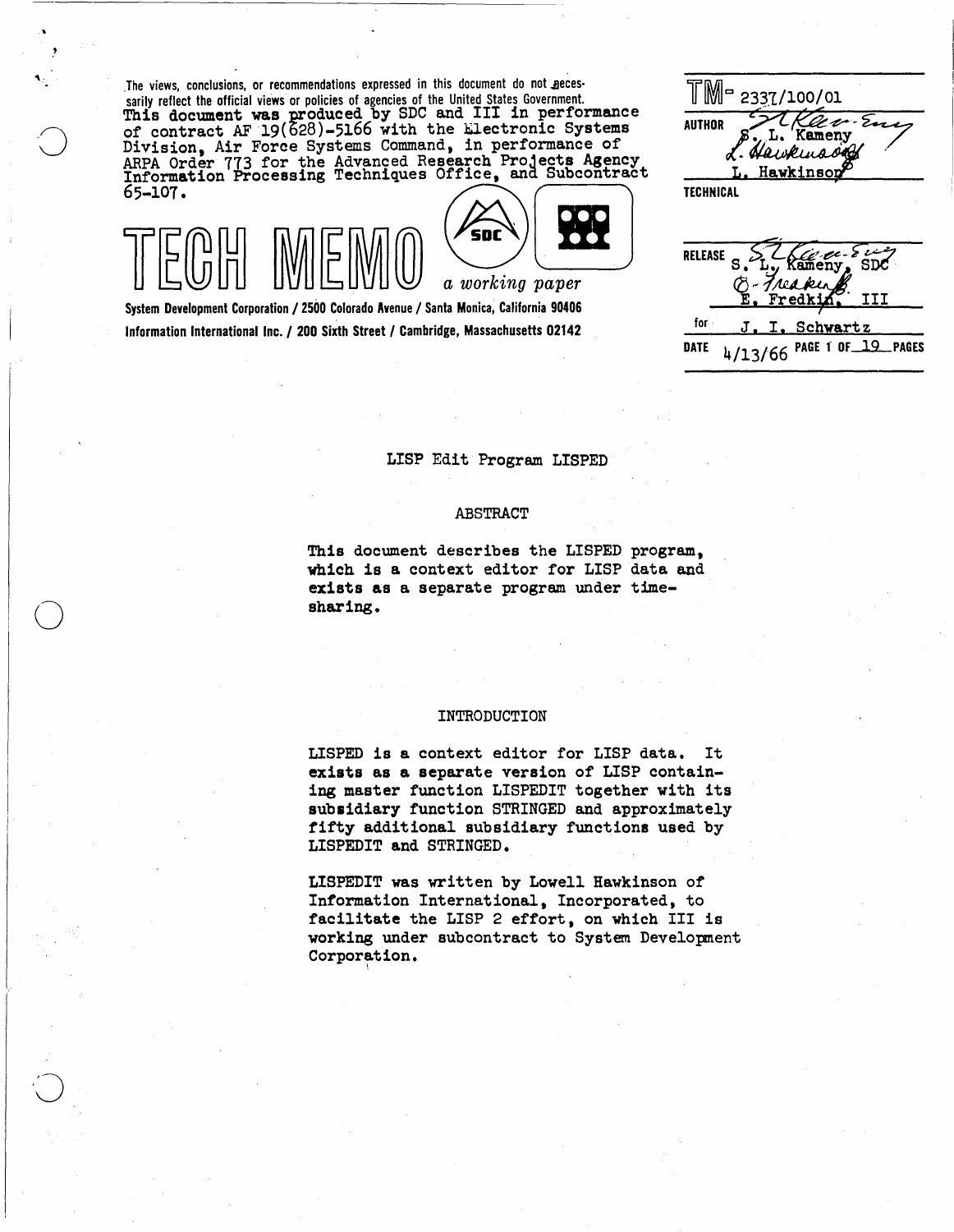~-

 $\bigcirc$ 

 $\bigcirc$ 

## CONTENTS

**Section** 

Page

| ı.  | LISPED Modes                      | 3  |
|-----|-----------------------------------|----|
| 1.1 | LISPEDIT<br>.                     | 4  |
| 1,2 | LISPEDIT Commands                 | 4  |
| 2.  | STRINGED.                         | 8  |
| 2,1 | Token String Equivalent of an     |    |
|     | S-Expression<br>.                 | 9  |
| 2.2 | Visualization of the Token String | 9  |
| 2.3 | Format of Commands                | 10 |
| 2.4 | Fragment Arguments                | 11 |
| 2.5 | STRINGED Commands                 | 12 |
| 3.  | LISPED Functions                  | 18 |
| 4.  | Library Files and Data Structures | 19 |

# Tables

| Table 1 | LISPEDIT Commands         |  |
|---------|---------------------------|--|
|         | Table 2 STRINGED Commands |  |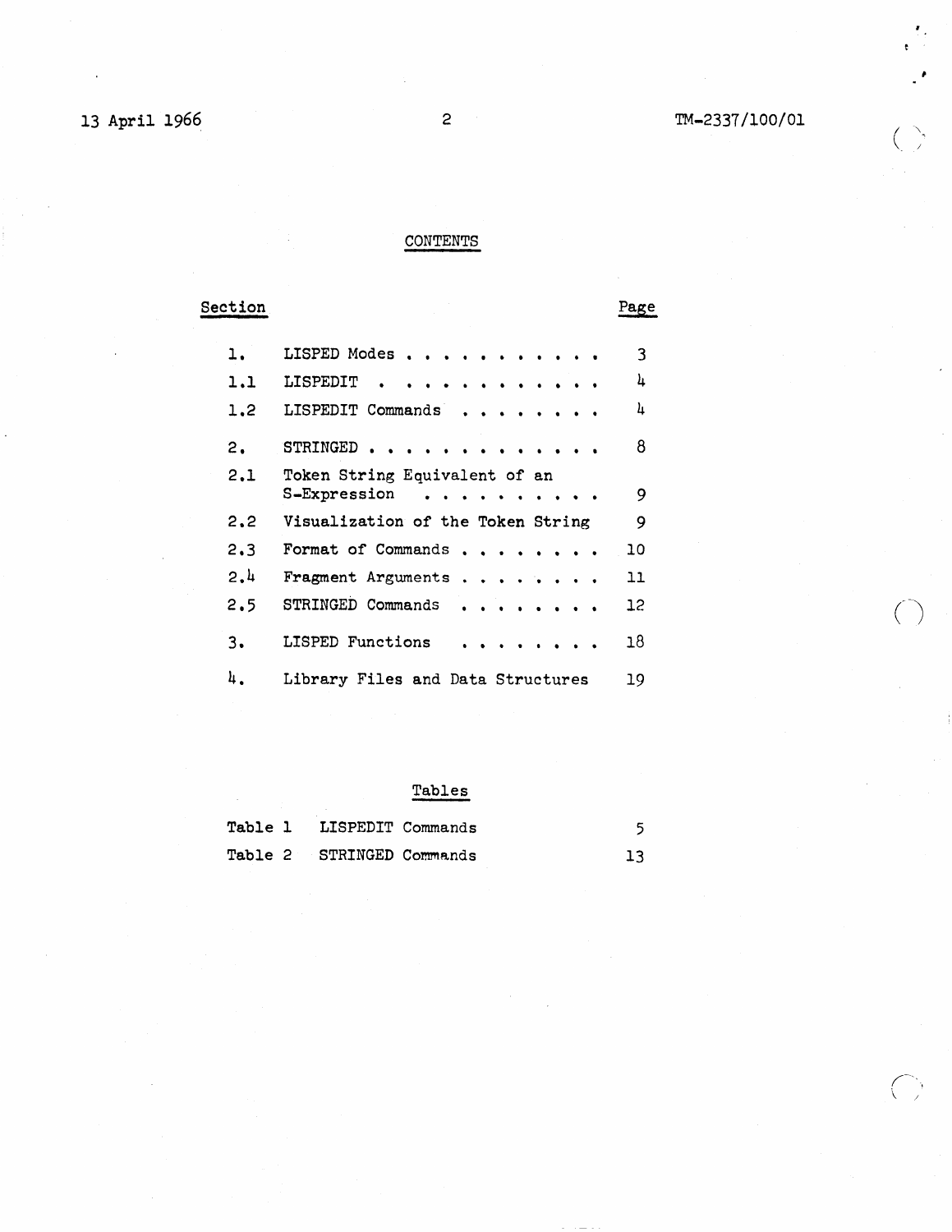13 April 1966 3 TM-2337/100/01

## 1. LISPED MODES

LISPED operates in three modes. LISPEDIT and Evalquote modes are described in the remainder of Section 1. STRINGED is described in Section 2. Within the descriptions. the following notations will be utilized.

> f means LISP library file name. A file name is any LISP literal atom. It serves no other purpose than to identify a particular file.

t means either a single file name or a list of file names enclosed in parentheses.

## LISPEDIT

This is the normal mode in which LISPED is entered. Any error encountered within LISPEDIT returns to LISPEDIT mode.

## Evalquote

The Evalquote mode is similar to the normal mode of operation of Q-32 LISP. operating successive pairs of S-expressions and printing out the results. Evalquote is entered from LISPEDIT by the command EVQ, and continues until either EXIT or LISPEDIT is given as the first. S-expression to Evalquote, in which case LISPEDIT mode resumes. An error occurring in Evalquote mode returns to Evalquote mode.

## STRINGED

o

The STRINGED mode is entered from LISPEDIT by means of the commands INPUT, EDIT or STRINGED. The function available in STRINGED mode are described in Section 2. STRINGED mode continues until the EXIT command is accepted by STRINGED (either the FILE command followed by EXIT, or else EXIT EXIT must be used). An error occurring within STRINGED returns to STRINGED mode.

The system is relatively foolproof in that library files are protected from damage in the event of LISP unwind. After an unwind, the system always returns to the same state in LISPEDIT or STRINGEDIT which it was in before the error occurred.

LISPED is. in general, a talkative system and most of the messages printed out have a relatively simple interpretation.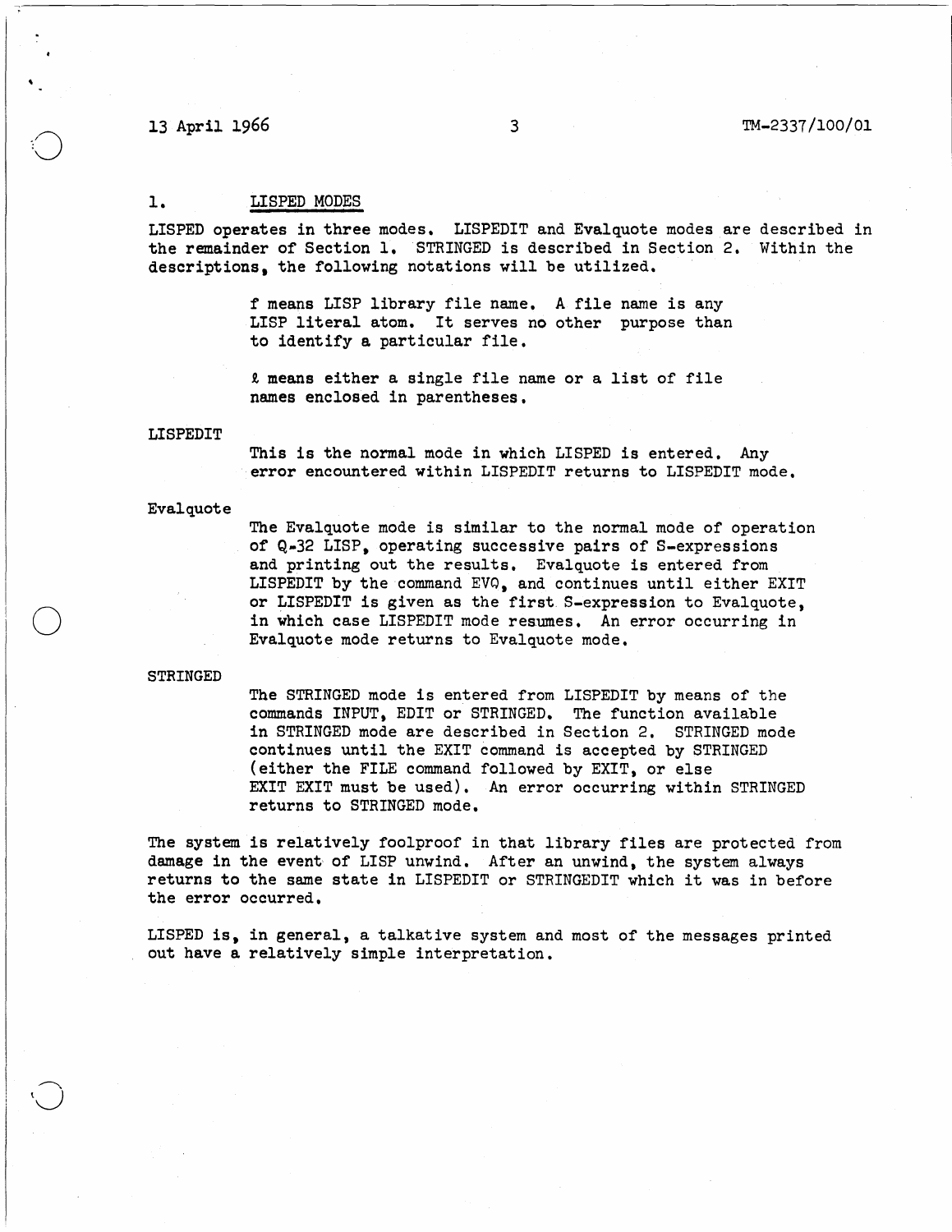$\bigcirc$ 

.~. I \

## 1.1 LISPEDIT

LISPEDIT is the normal mode in which LISPED is entered. If the system is clear. the entrance into LISPEDIT is signified only by a double bell. If the system is re-entered following an error. the statement

LISPEDIT RECOVERY // FILES SAVED

is given followed by two bells to indicate that LISPEDIT is ready for input.

The LISPEDIT mode may be used for inputting and editing LISP data, reading LISP data from tape. performing general file maintenance operations, and running and testing of LISP programs.

The LISPEDIT commands are listed in Table 1 and described in Section 1.2.

## 1.2 LISPEDIT COMMANDS

LISPEDIT accepts the 16 commands given in Table 1. Commands other than OPEN and SHUT are followed by their arguments without parentheses. A final space must always be used except in the case of a list type argument.

## OPEN (filename unit optional)

OPEN works in LISPEDIT mode exactly the same way it works in LISP Mod. 2.6 or in Evalquote mode of LISPED. Filename is a literal atom; unit is either DISC (or DISK) or a tape reel number; and optional is either absent or WRITE if a tape file is to be opened for writing or PERM if filename is a previously existing disc file and unit is DISK.

Files opened in either Evalquote mode or LISPEDIT mode can be read in either mode.

In LISPEDIT mode. the response to OPEN is

10 FILE filename OPENED II CONTINUE

SHUT (filename optional)

SHUT works in LISPEDIT mode exactly the way it works in LISP Mod, 2.6 or in Evalquote of LISPED. Optional is either DELETE for a disc file to be deleted, or else is absent.

Files opened in either LISPEDIT mode or Evalquote mode can be shut in either mode.

In LISPEDIT mode, the response to SHUT is

10 FILE filename SHUT // CONTINUE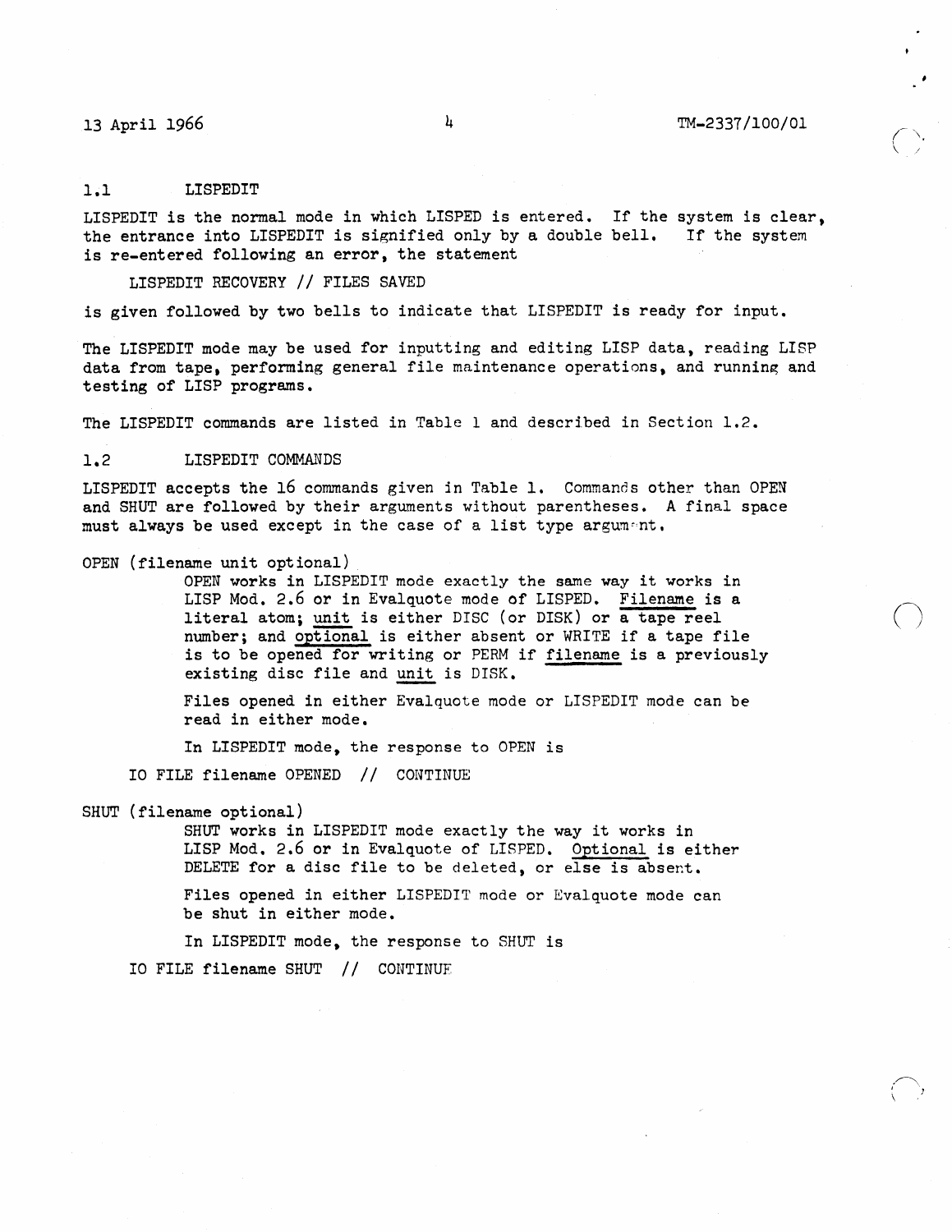$\ddot{\phantom{a}}$ 

o

# Table 1. LISPEDIT Commands

| Name            | Arguments                       |
|-----------------|---------------------------------|
| COMBINE         | $\mathbf f$<br>$\mathbf f$<br>f |
| DELETE          | 2,                              |
| EDIT            | $\mathbf f$                     |
| <b>EVQ</b>      |                                 |
| FILES           |                                 |
| INPUT           |                                 |
| <b>LIST</b>     | $\mathbf f$                     |
| OPEN            | (filename unit optional)        |
| <b>READ</b>     | filename n                      |
| <b>REORDER</b>  | l                               |
| RUN             | f                               |
| <b>RUNSPEAK</b> | $\mathbf f$                     |
| <b>SHUT</b>     | (filename optional)             |
| STRINGED        | $\mathbf f$                     |
| WRITE           | filename n &                    |
|                 |                                 |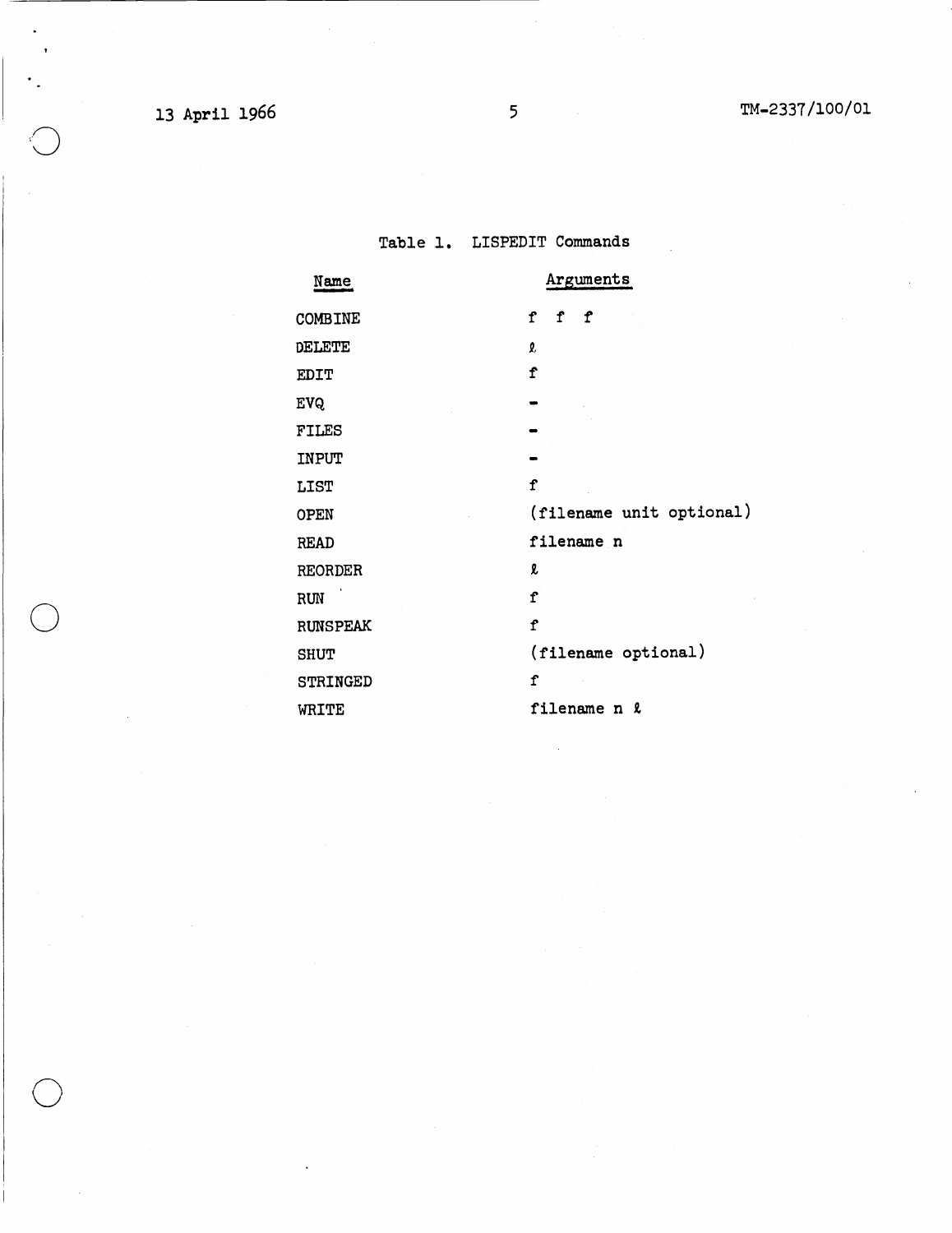$\bigcap$ 

 $\bigcap$ *,* )

## READ filename

Reads the n<sup>th</sup> file from file filename and adds the contents to the list of current library files. (Note that if filename refers to a disc file, n must be 1. If filename refers to a tape file, then no check is made to see that there are n physical files on the reel. When done, the READ command prints the message

FILES READ FROM filename // CONTINUE

I·

WRITE filename n

If filename refers to a disc file, n must be either 1, to rewrite the file, or 2, to append the current library files onto the end of the previous library files on disc.

If filename refers to a tape file, then WRITE rewinds the tape. skips (n-l) physical files, then writes. Note that no check is made to assure that there are (n-l) physical files on the tape.

After the file is positioned, then if  $\ell$  is any atom, e.g., ALL, all current library files are written onto it.

If  $\underline{\mathbf{r}} = (\underline{\mathbf{r}}_1 \underline{\mathbf{r}}_2 \dots \underline{\mathbf{r}}_n)$ , where  $\underline{\mathbf{r}}_1$ ,  $\underline{\mathbf{r}}_2 \dots \underline{\mathbf{r}}_n$  are names of library files, then the library files  $f_1$ ,  $f_2$  ...  $f_n$  are written in that order onto the output file filename. After writing the output file, WRITE writes an end-of-file on the output device, and prints out the message

FILES WRITTEN ONTO filename // CONTINUE

## INPUT

INPUT causes LISPED to go into the STRINGED mode with an initially empty string. The only acceptable STRINGED command which can reasonably be used at this point is INSERT to enter new 'LISP data into a system. This data will be of use only if eventually a FILE command is given to supply it with a file name.

**EDIT** 

This is the same as INPUT except that the STRINGED is entered with the string equivalent to the file named f.

STRINGED

This is identical to the command EDIT f.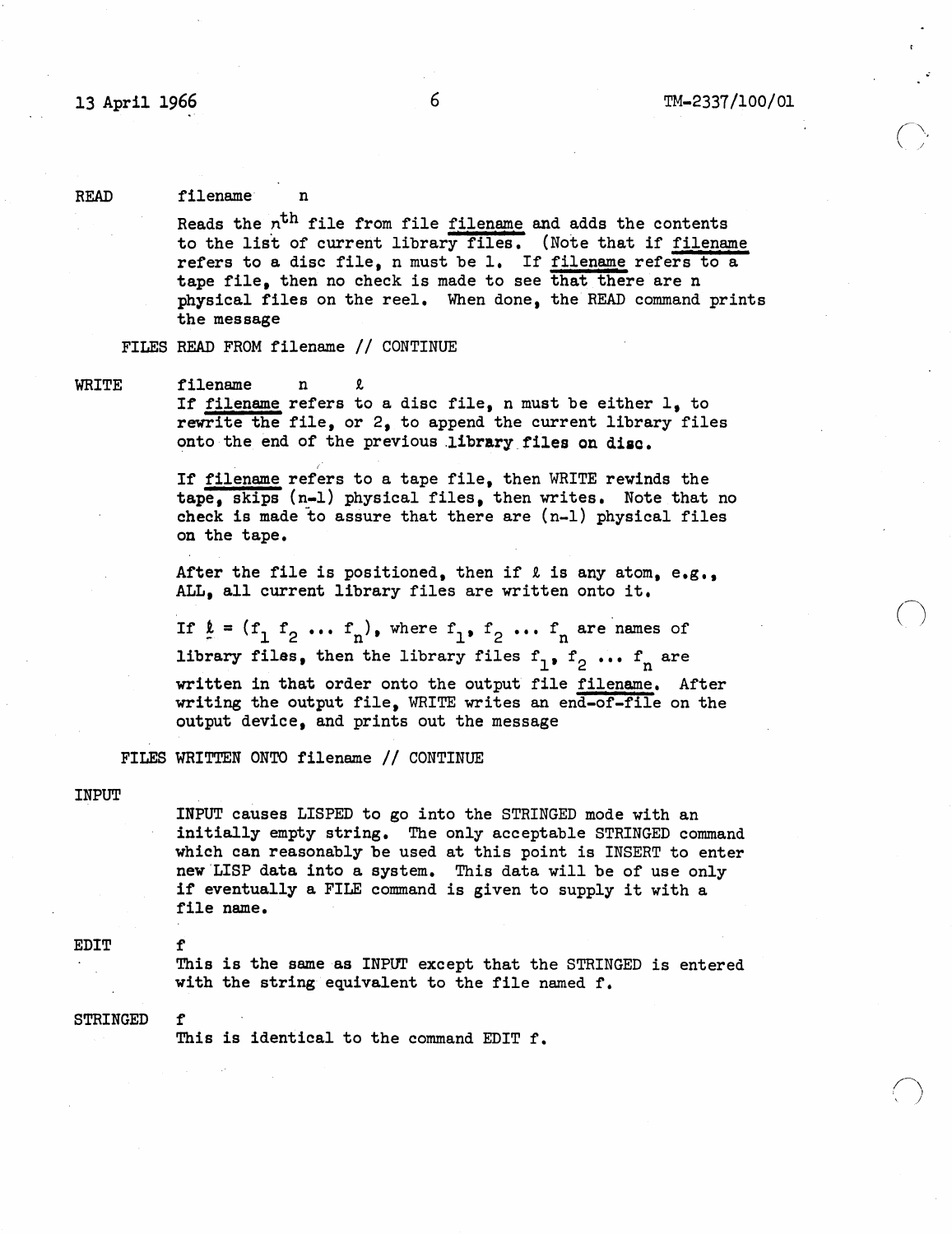13 April 1966 7 TM-2337/100/01

RUNSPEAK f The file named f, which must consist of Evalquote pairs, is operated. Each successive pair of S-expressions in the file f is passed to Evalquote and the results printed.

RUN f

o

o

o

This is the same as RUNSPEAK except that the Evalquote output is not printed.

FILES

This command results in printout of a list of names of all current files.

DELETE R.

R. can be either a single library file name or a list of library file names. After checking appropriately to see that these names are all names of files in the system and that the user really wanted to delete these files, this command will cause the library file or files to be deleted. In response to question from DELETE, a user should respond with either YES or NO.

REORDER

R.

If  $\ell$  is a single file name, the named file is placed at the end of the list of current files. If  $\ell$  is a list of file names, these files are removed from the current list of active files and placed in the order named at the end of the list of files.

COMBINE

 $f_1$   $f_2$   $f_3$ <br>The contents of  $f_1$  and  $f_2$  are concatenated and inserted as a new file named  $f_3$ . If a file named  $f_3$  is already in the system, the new file named  $f_3$  will replace it.

LIST f

The command LIST  $f$  causes the contents of file  $f$  to be printed, one S-expression per line, with a line skipped between S-expressions.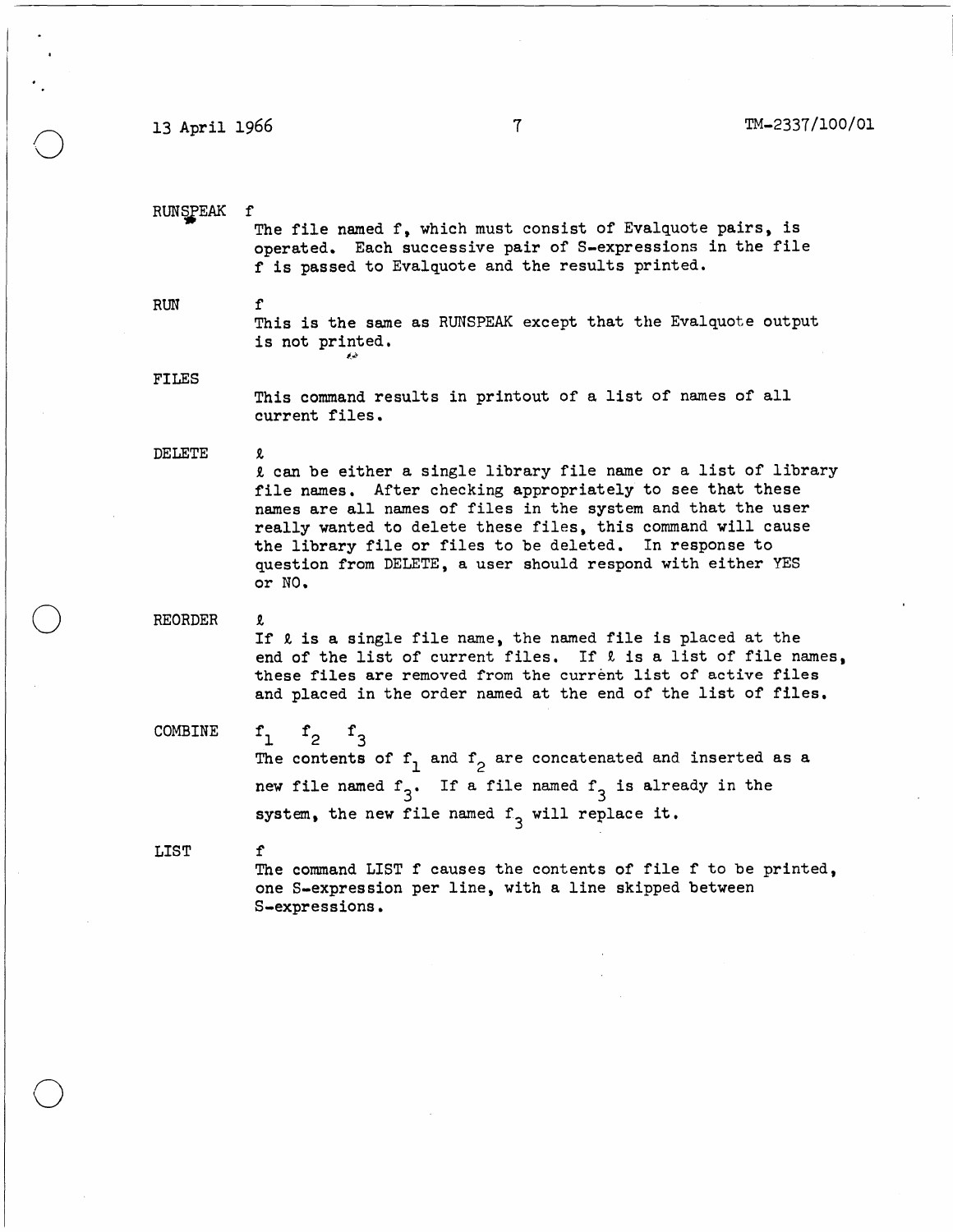## 13 April 1966 **8 8 TM-2337/100/01**

 $\bigcap$ 

 $\bigcap$  $\langle \quad \rangle$ 

**EVQ** 

The EVQ command causes LISPED to enter the Evalquote mode in which successive pairs of S-expressions input from the teletype are passed to Evalquote and the results printed on the teletype. The Evalquote mode is similar to the normal operating mode of LISP 1.5. However, the LISP SAVE function will save the current version of LISPED in the current state. This will cause a minor inconvenience when the saved version is loaded. The system will automatically go into the EVQ mode and an EXIT will have to be taken to get into LISPEDIT mode.

If the LISPEDIT system is saved using the TSS SAVE function, i.e., ISAVE name or ISAVE, then when the saved version is loaded the LISPED system will print out

LISPEDIT RECOVERY RECOVERY // FILES SAVED

followed by

mode MODE  $//$ 

where mode is the mode in which the system was saved.

EVQ mode continues until EXIT or LISPEDIT is given as a command to Evalquote.

### 2. STRINGED

STRINGED is a context editing program which is used to update an existing LISP file or to generate a new one.

When STRINGED is entered from its parent program LISPEDIT, the file to be edited (a series of S-expressions, possibly empty) is converted into the equivalent token string. This string may then be examined and operated on through successive commands input on the teletype and interpretively executed by STRINGED. Whenever a desired transformation of the string has been achieved, a command to file the series of S-expressions equivalent to it may be given. Finally, after all desired editing and filing of the string, has been completed, STRINGED may be exited and control returned to LISPEDIT.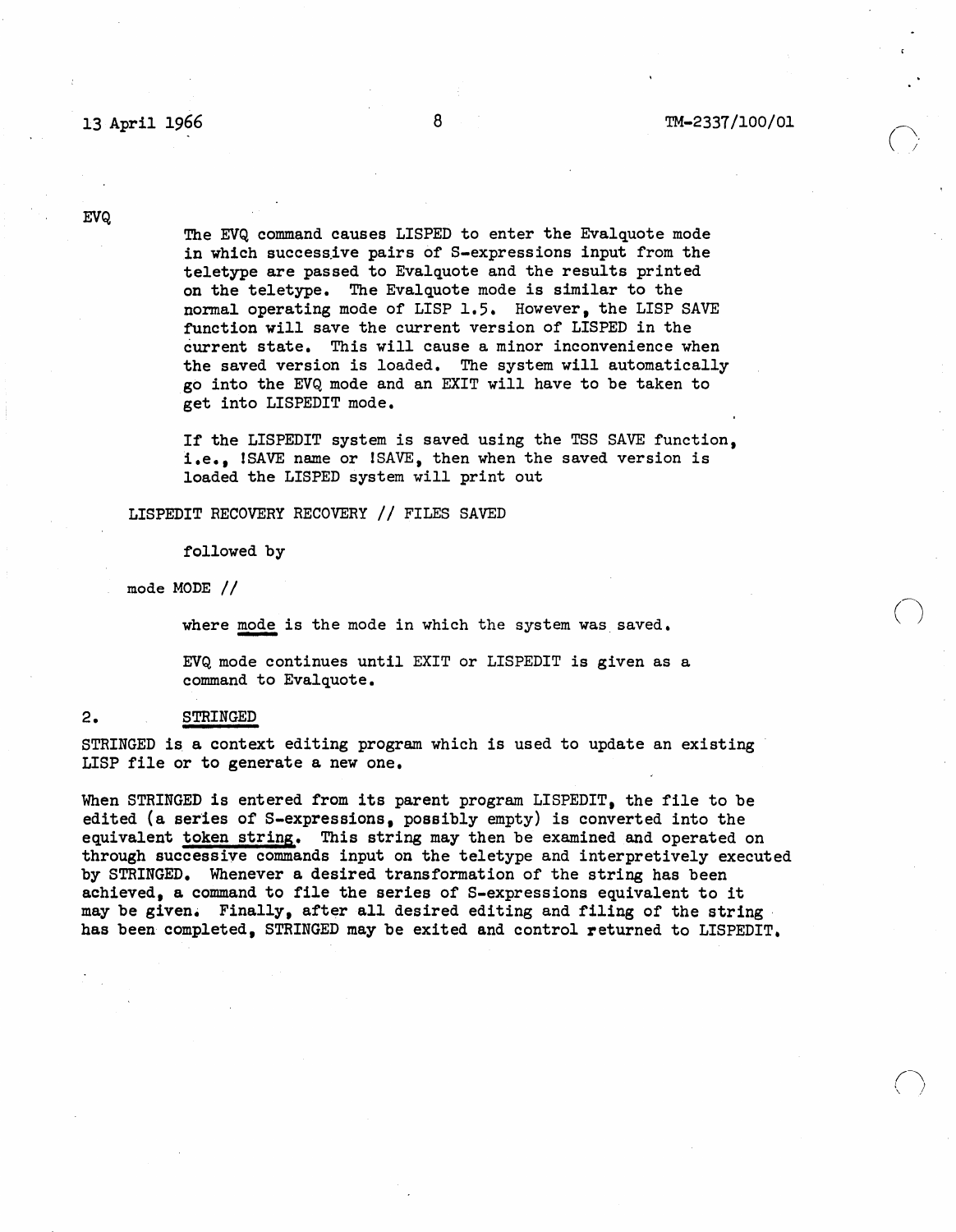o

o

 $\bigcirc$ 

## 2.1 TOKEN STRING EQUIVALENT OF AN S-EXPRESSION

The rules for converting an S-expression to its equivalent token string (from which may also be inferred an inverse transformation) are expressed in the table below:

| where x is an S-expression                |
|-------------------------------------------|
| $x^*$ is the token string equivalent to x |
| LP is the atom "left parenthesis"         |
| RP is the atom "right parenthesis"        |
| $\overline{DT}$ is the atom "dot"         |
|                                           |

| S-expression x                 | token string x*                                              |
|--------------------------------|--------------------------------------------------------------|
| NIL                            | LP RP                                                        |
| non-NIL atom                   | x                                                            |
| $(a_1 a_2 \ldots a_n)$         | $L^p$ a <sub>1</sub> * a <sub>2</sub> *  a <sub>n</sub> * RP |
| $(a_1 a_2 \ldots a_{n-1} a_n)$ | $LP$ $a_1^*$ $a_2^*$ $\cdots$ $a_{n-1}^*$ $DT$ $a_n^*$ $RP$  |
| e.g., $(A \t (B \t NIL) . C)$  | LP A LP B LP RP RP DT C RP                                   |

### 2.2 VISUALIZATION OF THE TOKEN STRING

At any moment during the editing of the token string, there is a particular portion thereof whose boundaries serve as reference points for whatever action may be called for by the next STRINGED command. This portion of the string is termed the object fragment (or simply the fragment, abbreviated as  $FR$ ). The object fragment may be empty, or it may include the entire string (which also could be empty).

The token string with its object fragment sub-string should be visualized as in Fig. 2.1. The symbol "t" denotes here an arbitrary token (parenthesis, dot, or other LISP atom). Definitions for left boundary (LB), right boundary (RB), head, and tail are self-evident from the diagram. The directions backwards and forwards mean "towards the head" and "towards the tail," respectively. These six terms will be used extensively in the descriptions of STRINGED commands (Section 2.5).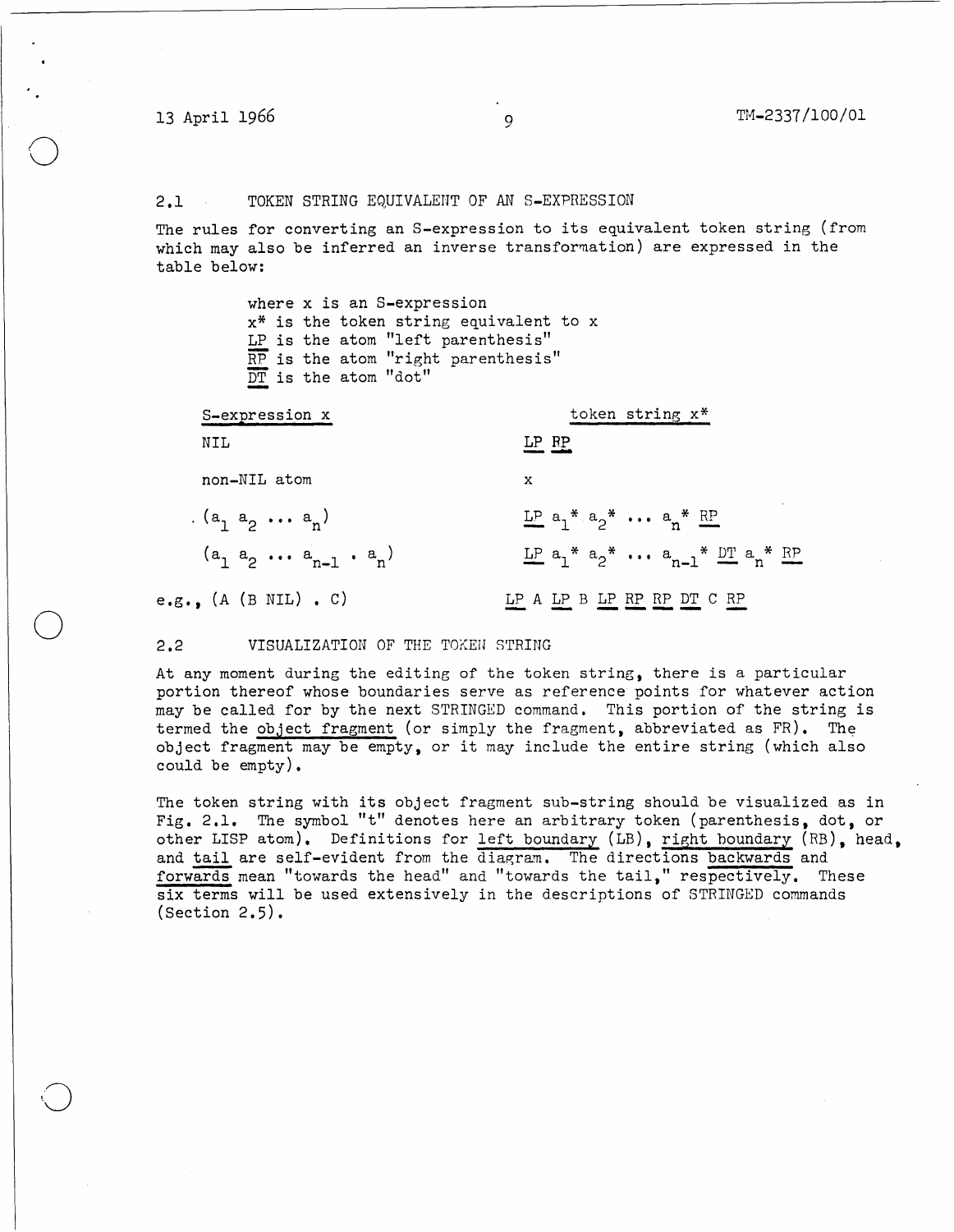

Fig. 2.1 Token String, Object Fragment

## 2.3 FORMAT OF COMMANDS

Commands to STRINGED are input, one after another, on the teletype. As many commands as fit may be entered on a single line; conversely, any command which would overflow a single line may be continued onto as many additional lines as are necessary.

Each command consists of a name followed by a specific number (zero, one, or two) of arguments. When input, names and arguments must always be followed by one or more blanks, even when they occur as final items in a line. (The algorithm for making the input line\_to-line transition, to be followed reflexively, is: type blank and carriage return; allow any output responses to. be printed; await double bell signal.)

The name of a STRINGED command is a LISP identifier. All but two of the commands (exceptions are FILE and EXIT) have two interchangeable names: the first is descriptive of the action of the command, the second is a one-(or two) character abbreviation,

Each argument of a command is of one of three types:

n integer c label s fragment

An integer argument is simply a LISP fixed-point number. A label argument is any LISP atom other than / or  $\hat{s}$ . A fragment argument has several possible formats, which are discussed in detail in the next section. Should a particular command be given an argument of the wrong type, an appropriate diagnostic will be printed and the remainder of the input line will be ignored.

10

 $\bigcap$  $\backslash\ \rightarrow$ 

 $\bigcirc$ 

(  $\widehat{\phantom{m}}$ , J , I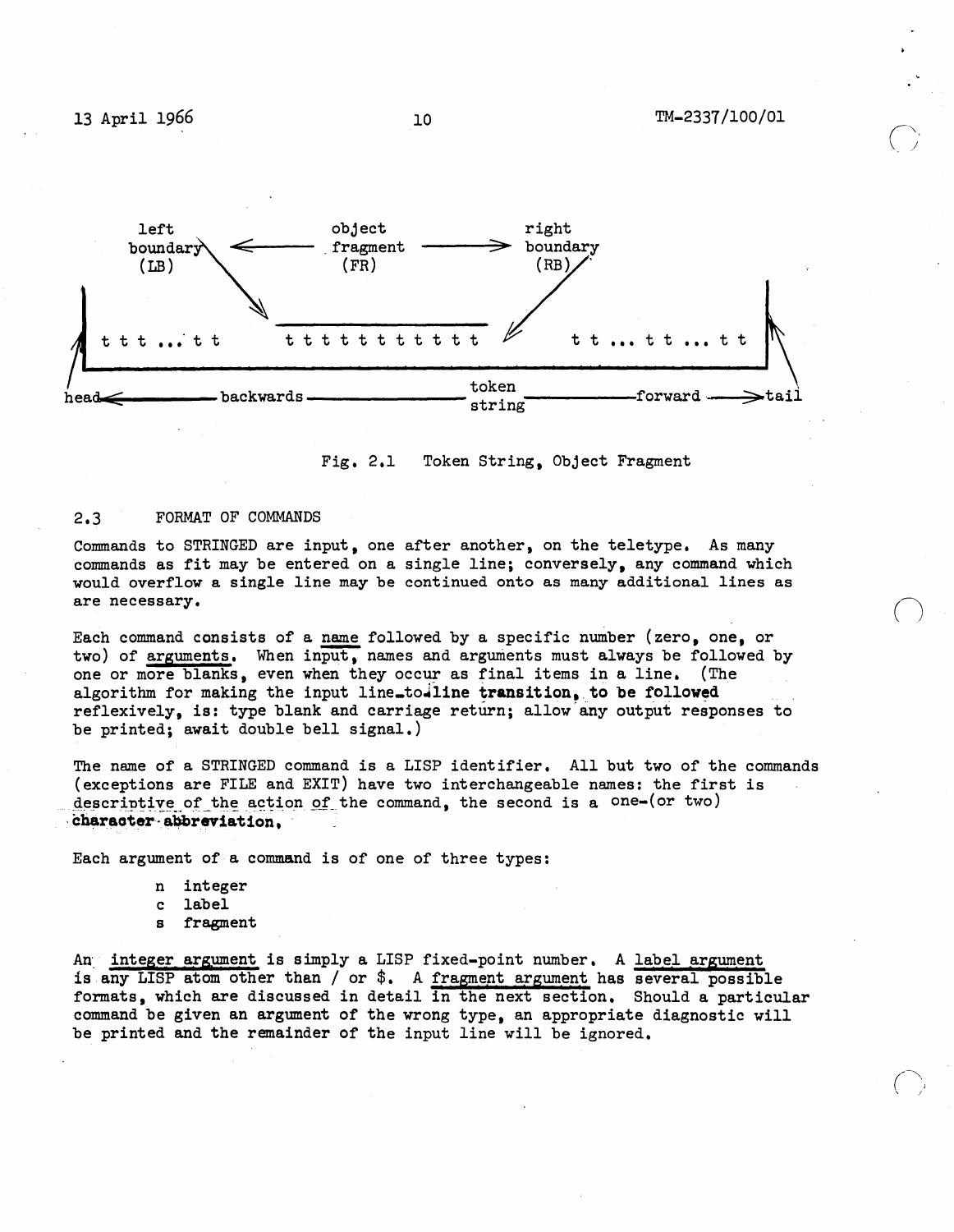o

o

o

## 2.4 FRAGMENT ARGUMENTS

A fragment argument of a STRINGED command has four distinct formats, each of which specifies some particular fragment (sequence of tokens) as its value. These formats, paired with their corresponding values, are listed in the table below. Symbol t denotes an arbitrary token (parenthesis, dot, or other LISP atom). Symbol f denotes the name of a LISP file.

| format of s   | value of s                           |
|---------------|--------------------------------------|
| $\frac{1}{2}$ | empty                                |
| $/$ \$ f      | copy of file f                       |
| $\sqrt{c}$    | saved fragment under label c         |
| t t  t t /    | non-empty input fragment<br>t t  t t |

In the input of a fragment argument, two syntactic rules involving the delimiter blank must be observed.

- *(1)* I and \$ must always be separated by one or more blanks
- (2) two adjacent tokens (t t) must be separated by one or more blanks when neither is a parenthesis

A saved fragment (third format above) is one which, by some previous command, had been copied from the then current FRand saved for future use under a label c. The saving of FR may be called for explicitly by means of the LABEL command (see its description in Section 2.5).

Should a fragment be saved under a label which is already in use, the new value will supersede (and in fact replace) the old. Thus, only the most recently input and deleted fragments are available at any given moment under a given label.

There are three particular tokens (namely /,  $\frac{4}{3}$ , and \*\*\*) which are used as delimiters within an input fragment (fourth format above). All other tokens (parenthesis, dot, or other legitimate LISP atom) are taken literally.

- *(1)* I is the terminal delimiter of an input fragment and must be preceded by at least one literal token.
- *(2) \$1* is an escape delimiter. If it is not the first token in an input fragment, and is not immediately preceded by \*\*\*, the command preceding *\$1* will not be executed, a diagnostic will be printed and the remainder of the input line will be ignored.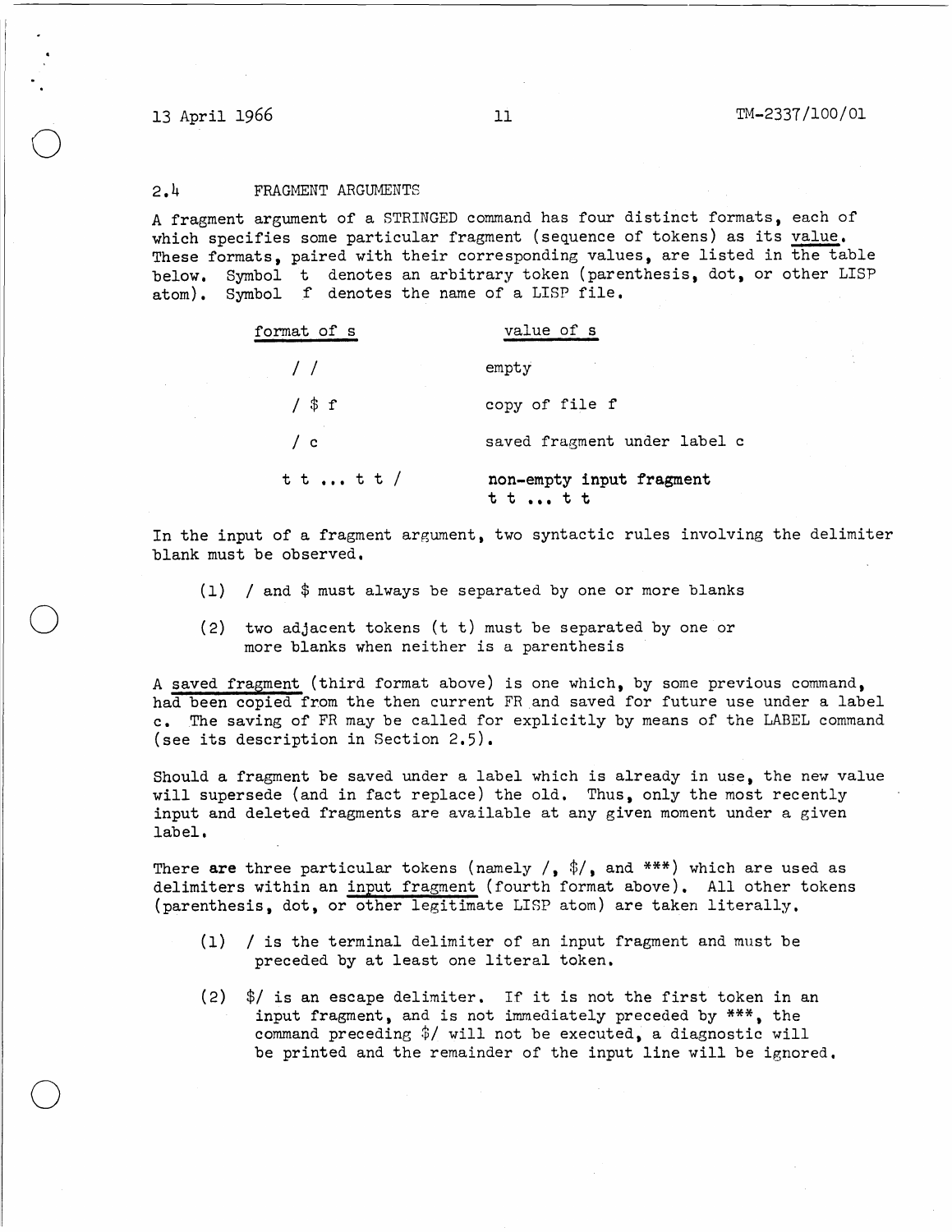## 13 April 1966 12 TM-2337/l00/0l

 $\bigcirc$ 

 $\bigcirc$ 

 $\bigcirc$ 

(3) \*\*\* indicates that the token immediately following it is to be taken literally, even if it would normally be interpreted as a delimiter, e.g., token / is written \*\*\* /

## 2.5 STRINGED COMMANDS

f

The commands available within STRINGED are listed in Table 2, and are described below.

The command descriptions given below are presented in a standard format. The heading displays, in order, the name of the command, its abbreviation, and an abbreviated specification of the arguments (where n, c, s, and a dash denote integer, label, string, and no arguments, respectively). The first paragraph describes the action of the command when conditions are such that it may be properly carried out. The second paragraph (if any) indicates the conditions required for execution of the command, and what will happen if they are not fulfilled. The assumption is made in the descriptions that all arguments have been correctly entered; where this is not the case a diagnostic will be printed, execution of the command will not be attempted, and the remainder of the input line will be ignored (see Sections 2.3 and 2.4).

The reader is referred to the diagram and definitions in Section 2.2, since all commands are described in terms of them.

EXIT

STRINGED is exited and control returned to the supervisory program LISPEDIT. A message confirming successful exit is printed.

If, however, this command was not immediately preceded by a successful FILE command or unsuccessful EXIT command, STRINGED will not be exited, a diagnostic message will be printed, and FR will remain unchanged. This interlock feature prevents a premature, accidental exit from STRINGED. To leave STRINGED without having filed the token string, two EXIT commands must be issued.

## FILE

The complete token string is first converted into the particular series of S-expressions equivalent to it and then is filed under library file name f for future reference by LISPEDIT commands. If a LISP library file named f already exists, it will be replaced by the newly generated one. A message confirming successful filing is printed, and FR remains unchanged. (See Section I for descriptions of LISPEDIT commands and Section  $\frac{1}{4}$  for a description of LISP library files.

If a syntax error is detected during the conversion from token string to S-expressions (i.e., if the string contains unmatched parentheses or dots out of context), no filing will occur, a diagnostic will be printed, LB will be set to the point at which the error was detected, RB will be set to the tail of the string, and the remainder of the current input line will be ignored.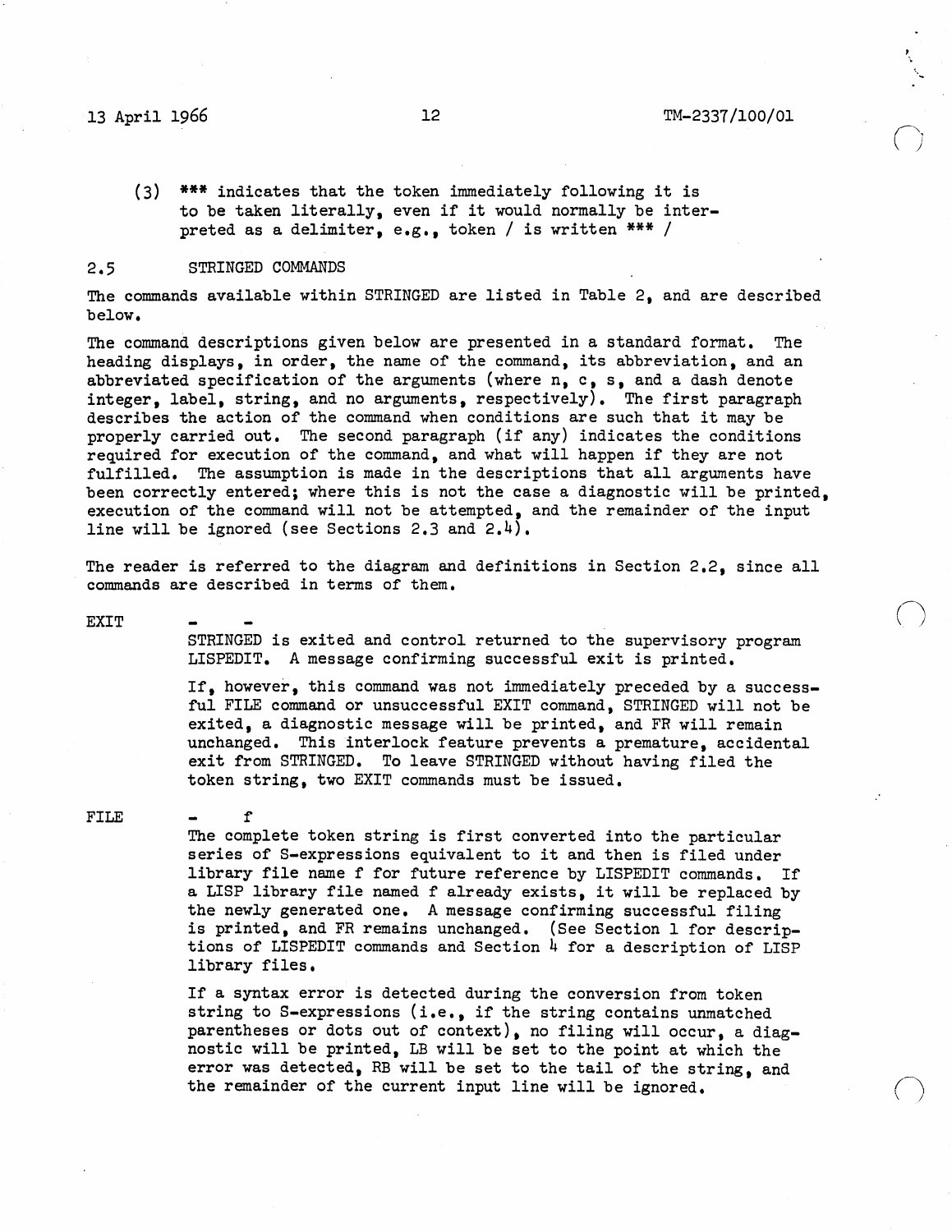# 13 April 1966 13 13 13 TM-2337/100/01

",'

o

o

 $\bar{z}$ 

Table 2. STRINGED Commands

|  | ABBREV.                   | $\ensuremath{\mathsf{NAME}}$ | ARGUMENTS    |
|--|---------------------------|------------------------------|--------------|
|  | $\,$ A                    | ADVANCE                      | $\mathbf n$  |
|  | $\, {\bf B}$              | <b>BOUND</b>                 | $\mathbf{s}$ |
|  | $\mathbb D$               | DELETE                       |              |
|  | $\mathbf E$               | ECHO                         |              |
|  | $\mathbf F$               | FIND                         | $\bf s$      |
|  | $\rm H$                   | STASH                        | $\mathtt{s}$ |
|  | $\rm{HK}$                 | STASHKEEP                    | $\mathtt{s}$ |
|  | $\mathbf I$               | INSERT                       | s            |
|  | IK                        | INSERTKEEP                   | $\mathbf{s}$ |
|  | $\mathbf L$               | LABEL                        | $\mathbf{c}$ |
|  | $\mathbf N$               | NEXT                         |              |
|  | $\circ$                   | ONEXPR                       |              |
|  | $\overline{P}$            | PRINT                        |              |
|  | $\, {\bf R}$              | REPLACE                      | s            |
|  | S                         | SUBSTITUTE                   | n s          |
|  | T                         | TOP                          |              |
|  | U                         | <b>OUTEXPR</b>               |              |
|  | $\boldsymbol{\mathrm{W}}$ | WHOLE                        |              |
|  | $\mathbf X$               | <b>EXTEND</b>                | $\mathbf n$  |
|  | $\rm{Z}$                  | POSITION                     |              |
|  |                           | <b>EXIT</b>                  |              |
|  |                           | <b>FILE</b>                  | $\mathbf f$  |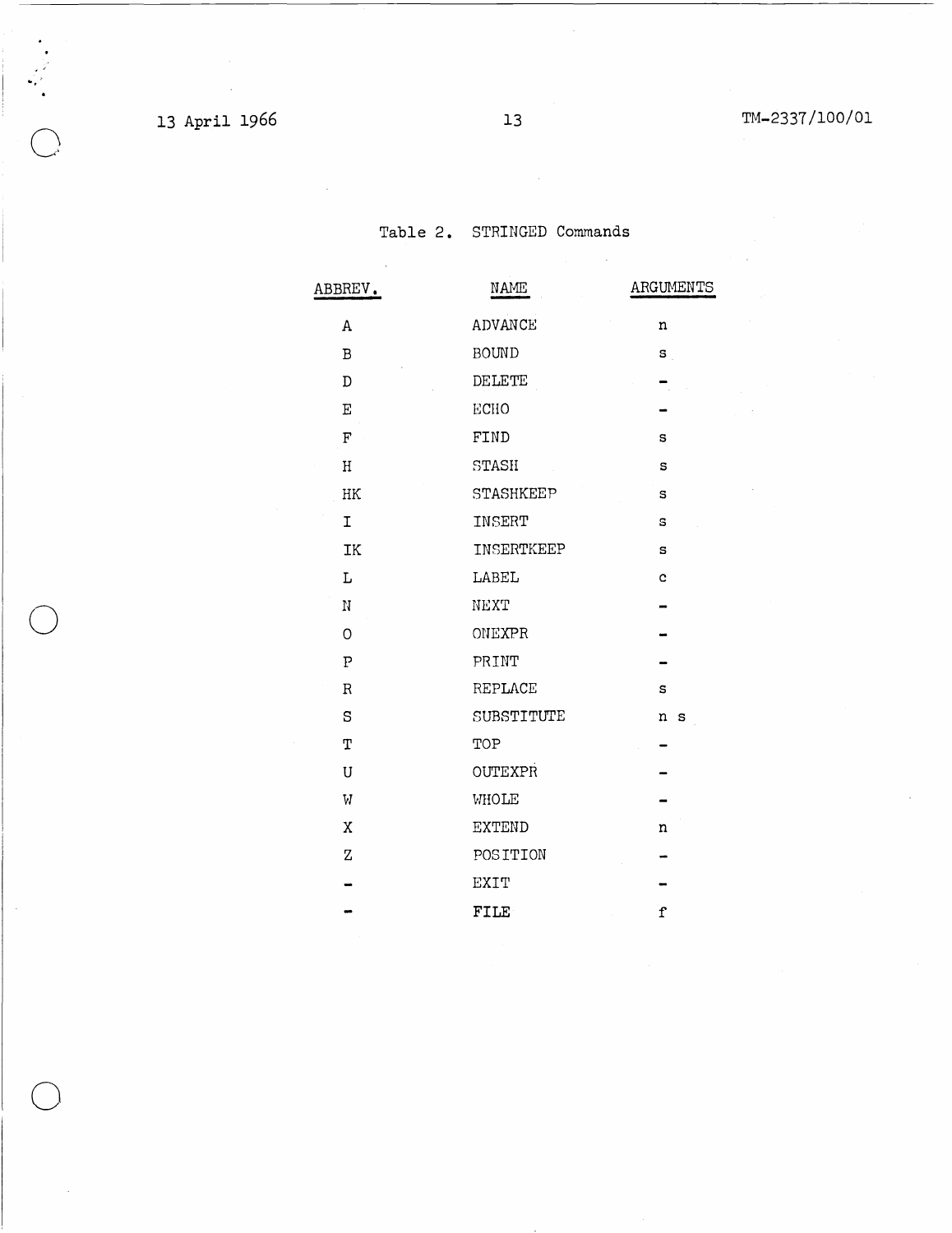$\bigcap$ , j

ECHO E The "echo switch" (initially off) is flipped, from off to on or vice versa, depending upon its current state. While the echo switch is on, a PRINT command is implied after every executed command which does not call for the printing of FR. This feature allows the editing process to be monitored step-by-step.

## PRINT P FR is printed in full or elliptically, depending upon its length (number of tokens within it). If the label is less than 17, FR is printed in its entirety (PRINT in this case is identical to the command WHOLE). If, however, FR includes 17 or more tokens, only the first eight and last eight of these, separated by the ellipsis symbol  $"\ldots"$ , are printed. Thus, whatever the length of FR, PRINT will, in general, produce only one line to represent it. FR remains unchanged.

## WHOLE

FR is printed in full, whatever its length may be. Should FR be empty, a blank line will appear. FR is unchanged.

## POSITION Z

W

A message is printed which indicates the location of LB relative to the string head, the length of FR, and the total length of the token string. The specific format of this message is:

POSITION a LENGTH b TOTAL c

where  $a =$  number of tokens between string head and LB b = length of FR (number of tokens therein) c = length of the token string

FR remains unchanged.

LABEL L c

> A copy of FR is saved under label c for future reference as a saved fragment argument. If a saved fragment labeled c already exists, it will be replaced by the current FR. FR remains unchanged. (See Section 2.4 for a full description of saved fragments.)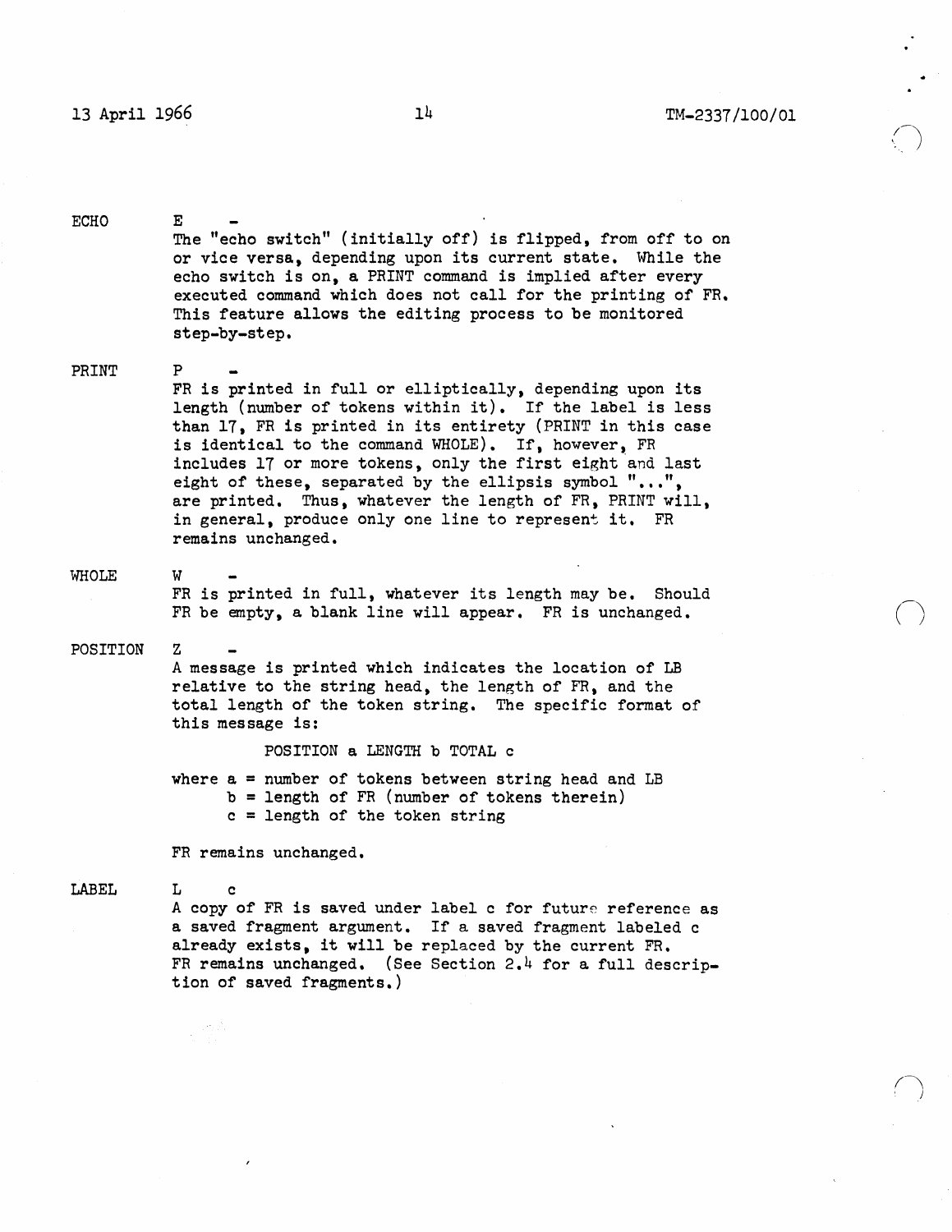## 13 April 1966 15 15 TM-2337/100/01

**T** 

N

o

U

A n

TOP

o

o

o

LB and RB are set to the string head and tail, respectively. Thus, after execution of this command, FR will include the entire token string.

NEXT

LB is set to the previous RB; RB is reset to the tail of the string. Thus. after execution of a NEXT command, FR becomes that part of the token string which was forward of (to the right of) the old FR. NEXT in combination with the ONEXPR command is particularly useful for skipping over S-expressions.

## ONEXPR

RB is moved, either forward or backward, such that there will be exactly one S-expression between LB and RB; LB remains unchanged. After execution of this command. therefore, FR will contain a single S-expression.

If it is syntactically impossible to construct an S-expression beginning at LB and reading forward  $(i.e., if LB is at the$ tail of the string. if the first token forward of LB is a right parenthesis, if an out-of-context dot is encountered, etc.), a diagnostic message will be printed. LB will be set to the point at which the syntax error was detected, RN will be set to the tail of the string, and the new FR will be elliptically printed. The user is cautioned to be prepared for such a contingency.

**OUTEXPR** 

OUTEXPR is identical to ONEXPR. except for the fact that. if a legitimate S-expression is found. it will be printed in its entirety (using the LISP function PRINT).

ADVANCE

LB is moved forward (backward)  $n(-n)$  tokens, where n is a positive (negative) integer. except that if such movement would take LB past the tail (head) of the strin~, then LB is set at the tail (head). RB remains unchanged unless LB is moved past (i.e., to the right of) it, in which case it is set to the tail of the string. In short, LB is moved n tokens (n positive for forward direction) with appropriate resolutions being made in impossible situations.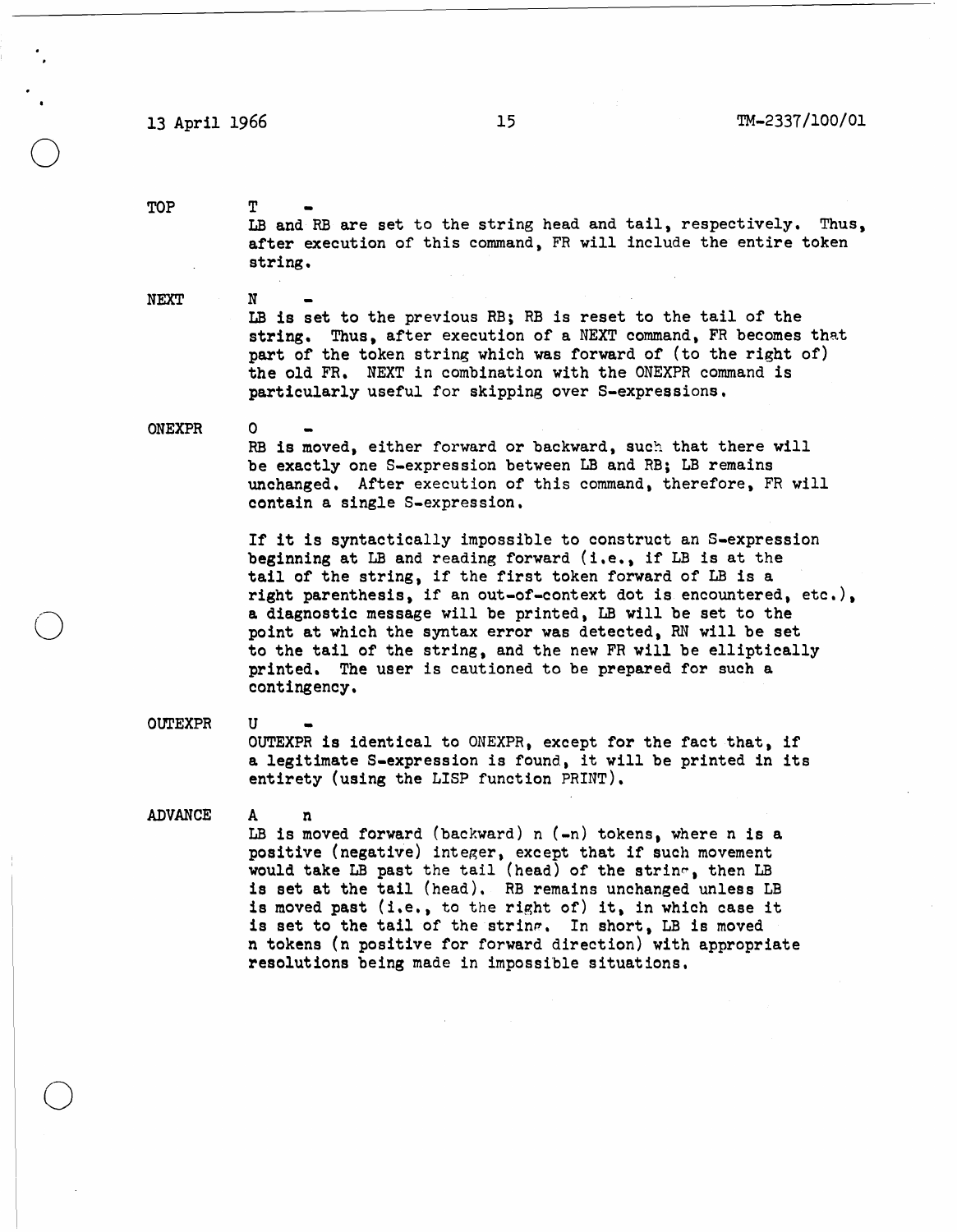$\bigcap$  $\backslash \ \rightarrow$ 

 $\bigcap$ 

EXTEND DELETE STASH X n RB is moved forward (backward)  $n$  ( $-n$ ) tokens, where  $n$  is a positive (negative) integer, except that if such movement would carry RB past the string tail (LB), then RB is set at the tail (LB); LB remains unmoved. Thus, EXTEND does to RB what ADVANCE does for LB, except that, whereas LB can be advanced past RB, RB can not be extended back through LB. In short, RB is moved n tokens (n positive for forward direction), but not past LB or the tail of the string. D FR is deleted from the string. LB remains at the point of the deletion, and RB is reset to the same point. Thus, after execution of a DELETE command, FR is empty. H s String argument s is inserted into the string at LB; FR is set to the inserted fragment. Thus, the new FR is a fragment input to the left of the old FR. STASHKEEP HK s INSERT This command is identical to STASH except that, after its execution, FR will contain the old FR as well as the newly inserted fragment. I s String argument s is inserted into the string at RB; FR is set to the inserted fragment. Thus, the new FR is a fragment input to the right of (forward of) the old FR. INSERT is equivalent to a NEXT followed by a STASH. INSERTKEEP IK REPLACE FIND This command is identical to INSERT except that, after its execution, FR will contain the old FR as well as the newly inserted fragment. R s The old FR is replaced by string argument s, which becomes the new FR. Thus, the new FR is a fragment input to replace the old FR. REPLACE is equivalent to a DELETE followed by INSERT or STASH. F s Beginning at LB. a search is made in the forward direction (to the right) until a portion of the string is encountered which is identical to t he string argument s. FR is then set to that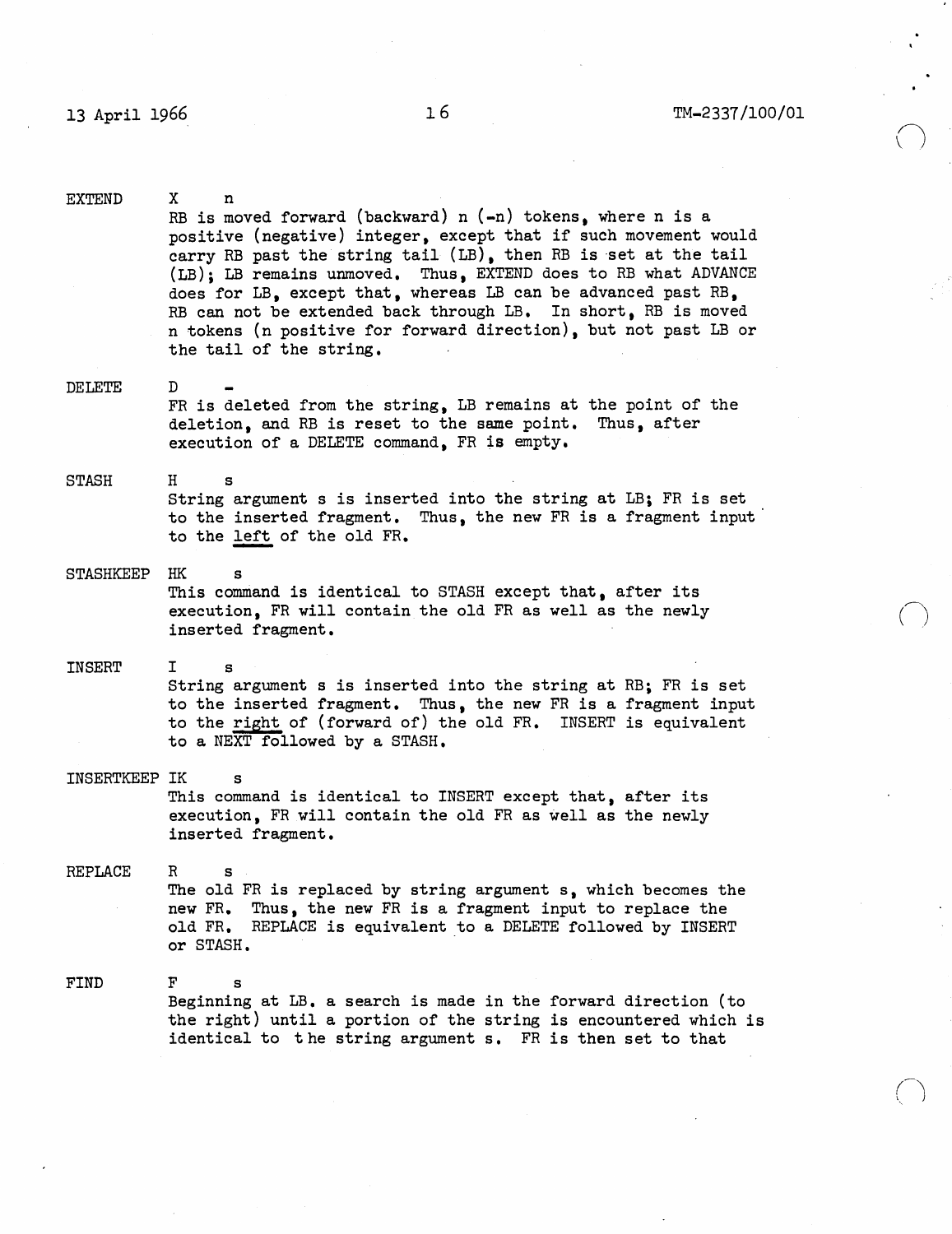portion. Two numerical tokens are deemed identical if and only if they are equal both in value and in type (LISP predicate \*EQN is used here). FIND is probably the most useful of the stringed commands for purposes of editing.

If a portion of the string identical to s is not found forward of LB, a diagnostic message will be printed, and FR will remain unchanged. The user is cautioned to be prepared for this contingency.

BOUND

o

o

BOUND is identical to FIND except that, where the search has been successful, instead of setting FR to merely the found fragment. FR is set to that portion of the string which begins at the original LB and extends to the right boundary of the found fragment. This may be stated even more simply--BOUND is identical to FIND except that under no circumstances is LB allowed to be moved. A particular use of BOUND in conjunction with FIND is in setting FR to a long portion of the string. FIND is first employed to locate the left boundary thereof, then a BOUND command is given to set the right boundary without having to change the left one.

SUBSTITUTE S n s

B s

String argument S replaces FR and the next n-l string portions identical to FR, searching to the right with FIND. Algorithmically, execution of the command involves the following loop: REPLACE current FR by a copy of s, use NEXT to move past the replacement, FIND portion identical to the original FR. repeat if FIND command was successful and decremented n is non-zero, otherwise terminate with FR set to the last replacement made. SUBSTITUTE is used generally for three purposes: multiple substitution, multiple deletion and multiple replication. For multiple substitution. the first instance of the fragment to be replaced must be located (using FIND), and then a SUBSTITUTE command given with the replacement fragment and number of replacements to be made as arguments. Multiple deletion is accomplished similarly with an empty fragment being entered as the string argument of SUBSTITUTE. For multiple replication. the point at which the copies are to be placed is located, a FIND command with an empty argument is issued (FR becomes an empty fragment situated at the prior LB of FR), and finally a SUBSTITUTE command is given with n as the number of copies of the string argument to be produced (upon termination, FR will be set to the rightmost of the copies).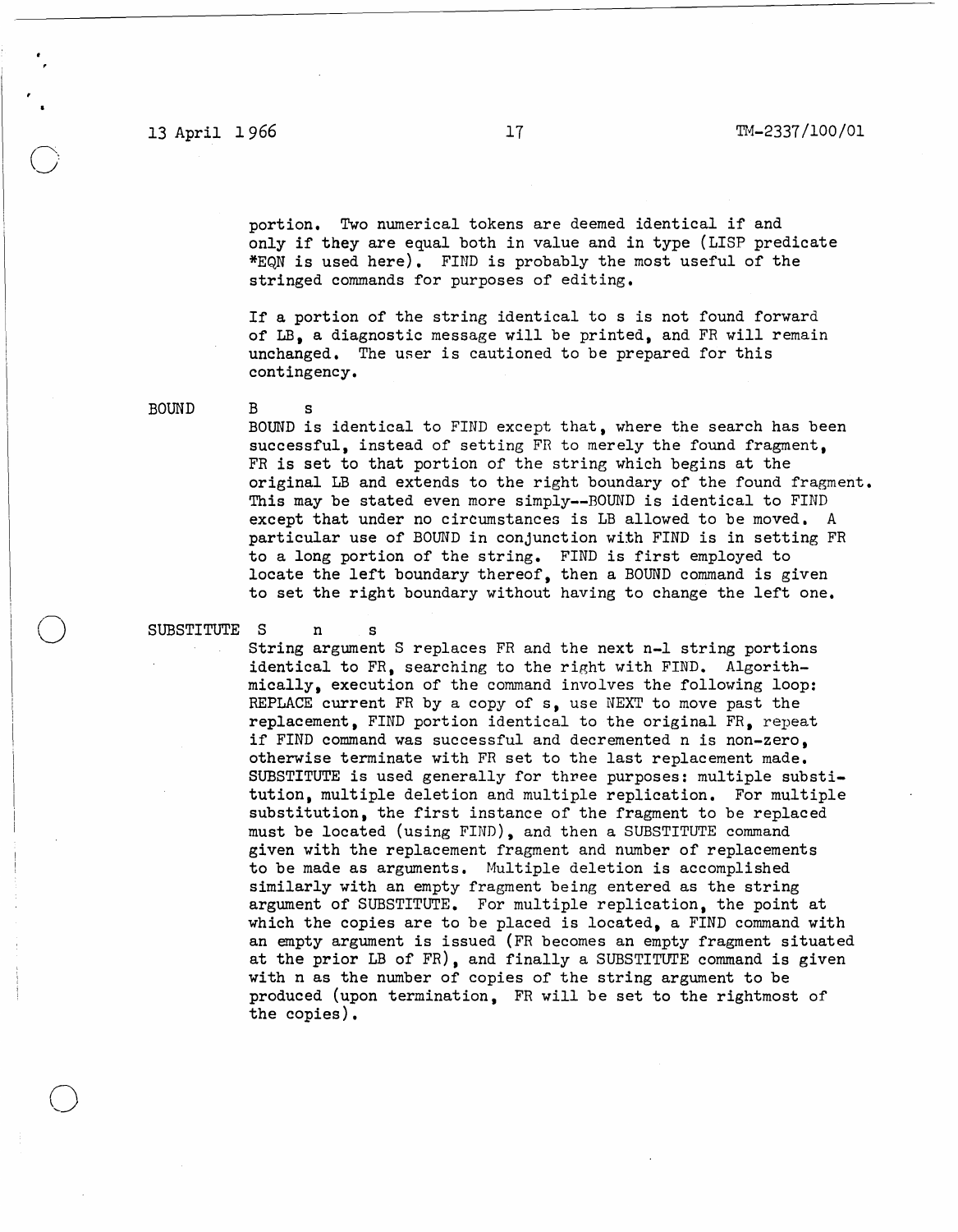\ ,;

 $($  $\backslash$  /

 $\bigcap$ )

If argument n is not an integer greater than zero, a diagnostic message is printed and FR remains unchanged. If a search fails at any time before n reaches zero, the action of SUBSTITUTE is effectively terminated by the action of the FIND.

### 3. LISPED FUNCTIONS

LISPED uses the following functions whose names are visible to the user:

> LISPEDIT TEDFILER TEDSEEKER STRINGED

All other functions, macros, and special variables have had their names removed both to save space and to avoid conflicts with the user.

Property lists of variables TFL, SVL and SSP are used by LISPED indicators SID and TED. under the

## 4. LIBRARY FILES AND DATA STRUCTURES

The data files maintained by LISPEDIT consist of a list of S-expressions (library file) stored on the property list of the atom TFL under the property TED. Each library file consists of a single S-expression whose CAR is the file name and whose CDR is a list of the contents of the file. To be compatible with RUN, RUNSPEAK and LOADEXP, the contents of a file should be a series of Evalquote pairs.

The corresponding tape format consists of one S-expression containing each library file. For example, suppose that there are two files LIBI and LIB2 containing

CSET(AA 2) EVALl (AA)

and

DEFINE  $((\text{NILF } (LAMBDA () () )))(\text{ONEP } (LAMBDA (J) (EQUAL J 1))))$ respectively. The LISP library files would appear on tape or disc as

(LIBI CSET (AA 2) EVALI (AA))

(LIB2 DEFINE  $(((NILF (LAMBDA () () )))(ONEP (LAMBDA (J) (EQUAL J 1))))))$ End-of-file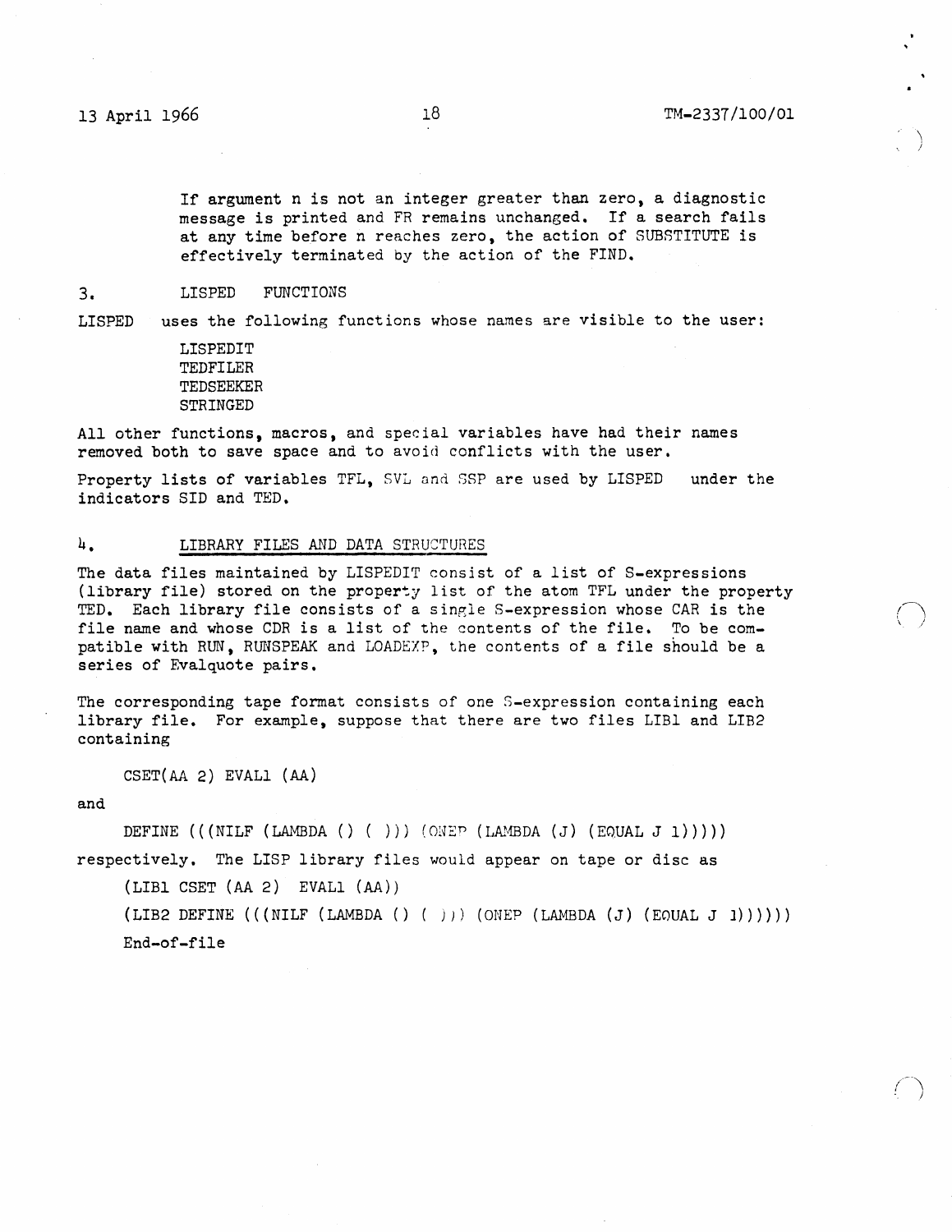13 April 1966 19

o

o

o

(last page)

TM-2337/l00/0l

After the LISPED READ command is performed, the property list of TFL contains the list

 $((LIBI CSET (AA 2) EVALU (AA))$ 

(LIB2 DEFINE (((NILF (LAMBDA NIL NIL)))

(ONEP (LAMBDA (J) (EQUAL J 1)))))) EOF)

under the property TED and the value of TFL is the same list.

After the series of commands

INPUT

I SPECIAL  $((A \ B \ C))$  /

FILE LIB3 EXIT

the new file, (LIB3 SPECIAL ( $(A \ B \ C)$ ), is spliced into the property list ahead of the EOF.

Two functions exist within LISPEDIT to provide access to the contents of files from within Evalquote mode.

> TEDSEEKER ( $t$ ) yields the library file  $\ell$ f as the entire' S-expression whose CAR is name of the file, f.

TEDFILER ( $\ell$ f) enters the library file  $\ell$ f into the list of files under the name f given as the CAR of  $kf$ .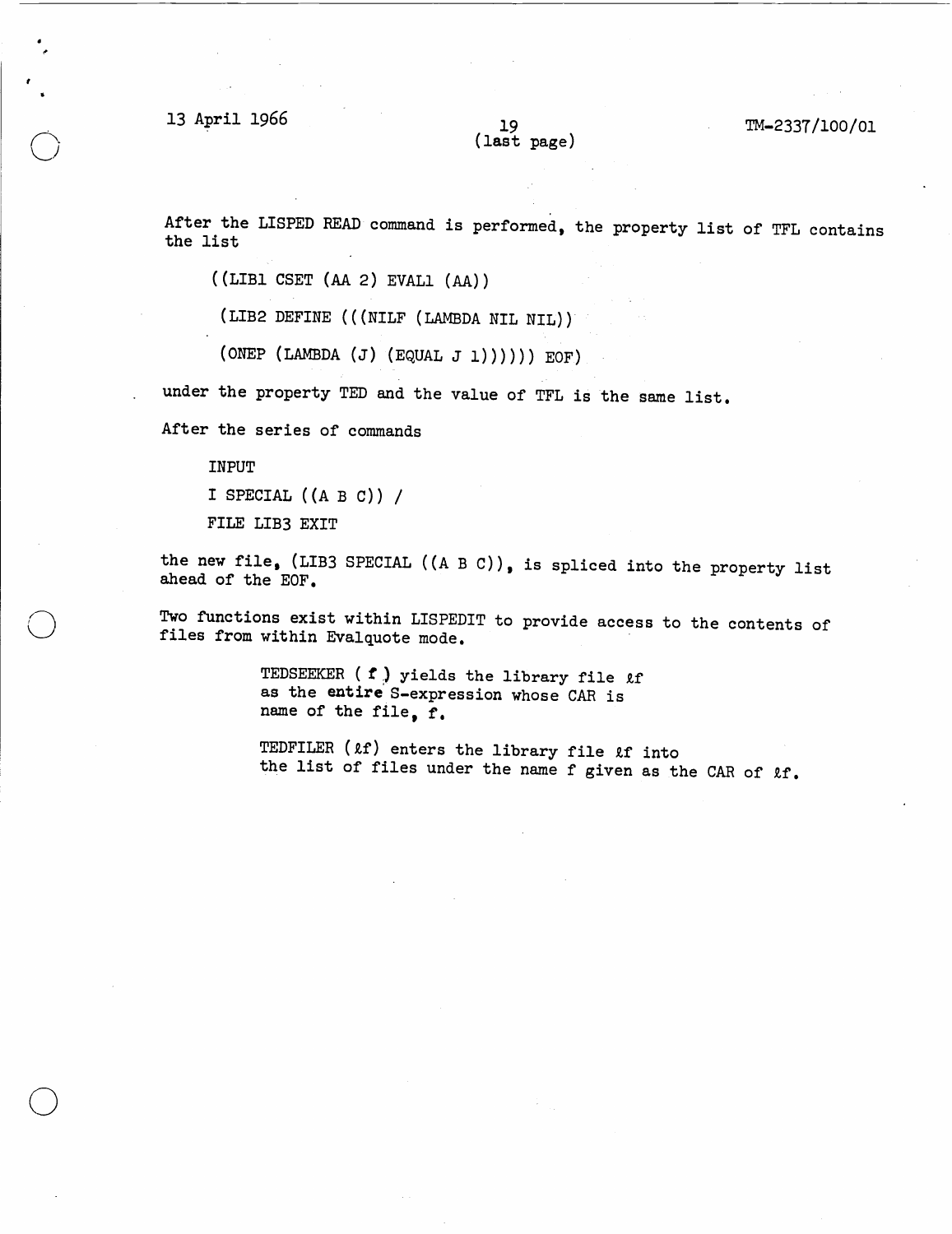ť

 $\langle - \rangle$ 

| E.              | <b>WALLER</b>       |  |
|-----------------|---------------------|--|
| G.              | WEINWURM            |  |
| G.              | WEISBORD            |  |
| c.              | <b>WEISSMAN</b>     |  |
| $G_{\bullet}$ . | WILEY               |  |
| s.              | WILKS               |  |
| R.              | <b>WYLLYS</b>       |  |
| J.              | YOTT                |  |
| м.              | <b>DRAPER</b>       |  |
| Е.              | LIPNICK             |  |
| т.              | <b>RUGGLES</b>      |  |
|                 | <b>J. SCROGGINS</b> |  |
|                 | <b>W. WILLLAMS</b>  |  |

FALLS CHURCH 2312 4524 2214  $2059$ FALLS CHURCH 9636 FALLS CHURCH 2047 4035  $9724$ FALLS CHURCH 2313

ROOM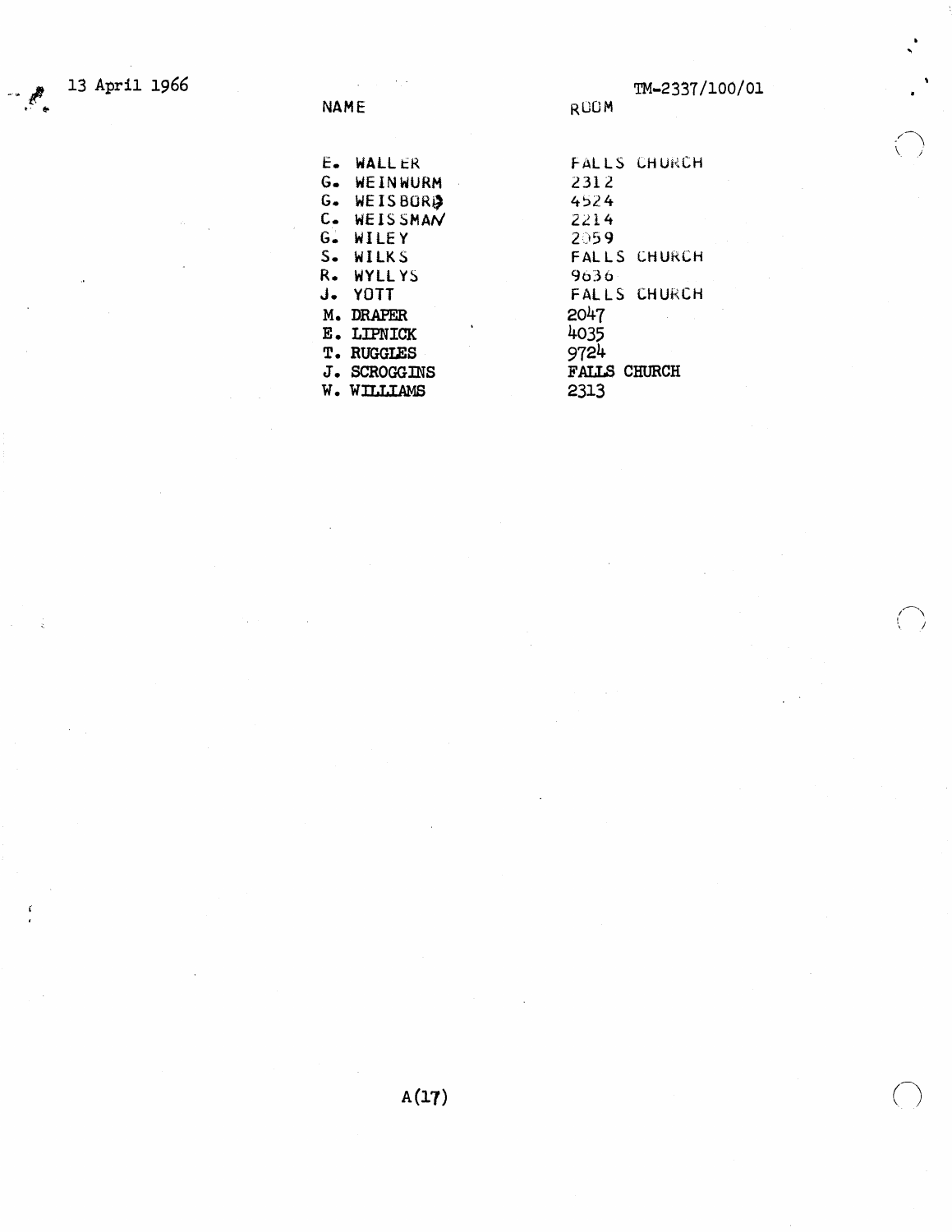$\frac{13}{4}$   $\frac{13}{4}$  April 1966

 $\begin{array}{c} \mathbf{z} \\ \mathbf{w} \end{array}$ 

# DISTRIBUTION LIST

TM-2337/100/01

NAME

ROOM

| STEPHANIE ACKLEY                   | 2056                  |
|------------------------------------|-----------------------|
| 1. ALMQUIST                        | 9623                  |
| S. ARANDA                          | 2033                  |
| 3. BARANCIK                        | 2105                  |
| <b>. BARE</b>                      | 12058                 |
|                                    | 2059                  |
| J. BARNETT<br>- BARTRAM            | 2336                  |
|                                    | 2230                  |
| ). BEELER<br>J. BURGER             | 9919                  |
|                                    |                       |
| YRNA BERNICK                       | 9018<br><b>DAYTON</b> |
| 3. BICHEL                          |                       |
| . BLANKENSHIP                      | $-9517$               |
| 4. BLAUER                          | PARAMUS               |
| R. BLEIER                          | 2317.                 |
| <b>4. BLEIER</b>                   | 2324                  |
| $\equiv$ $\bullet$ BOOK            | 2332                  |
| D. BORETA                          | 2062                  |
| <b>BOB BOSAK</b>                   | 2041                  |
| S. BOWMAN                          | 2322                  |
| 1. BRATMAN                         | 1137                  |
| J. BREEN                           | <b>FALLS CHURCH</b>   |
| <b>A. BREWER</b>                   | <b>OMAHA</b>          |
| . R. BRUSO                         | <b>7120</b>           |
| S. BROWN                           | 2045                  |
| 4. BUMSTED                         | <b>FALLS CHURCH</b>   |
| J. BURGER                          | 9919                  |
| 1. BURNAUGH                        | - 9630 -              |
| 4. CALL AHAN                       | 4569                  |
| G. CANTLEY                         | <b>FALLS CHURCH</b>   |
| <b>1. CARTER</b>                   | <b>DAYTON</b>         |
| <sup>2</sup> . CHANEY              | 9917                  |
| <b>A. CHAP MAN</b>                 | 8235                  |
| E. CLARK                           | 2338                  |
| 1. CLARK                           | 2231                  |
| <b>J. COHEN</b>                    | 2326                  |
| <b>V. COLES</b>                    | 12058                 |
| <b>CONLEY</b><br>3.                | 9521                  |
| COOK :<br>₹.                       | 5178                  |
| <b>COZIER</b><br>√. ∖              | 2224                  |
| 3.<br><b>CROSSLEY</b>              | 3757                  |
| <b>CUMMINS</b><br>√.               | 10080                 |
| <b>DENNIS</b><br>d.                | 2055                  |
| <b>DESIMONE</b><br>۰.              | 2316                  |
| <b>DILLER</b><br>3∝.               | 4025                  |
| ₹.<br><b>DINSMORE</b>              | 2220                  |
| $\frac{1}{2}$<br>DOBB <sub>S</sub> | 2111                  |
| <b>DOBRUSKY</b><br>₫.              | 2117                  |
| $\frac{1}{2}$<br>P. DONAHUE        | 9529                  |
| <b>DRUKEY</b><br>).                | 2105                  |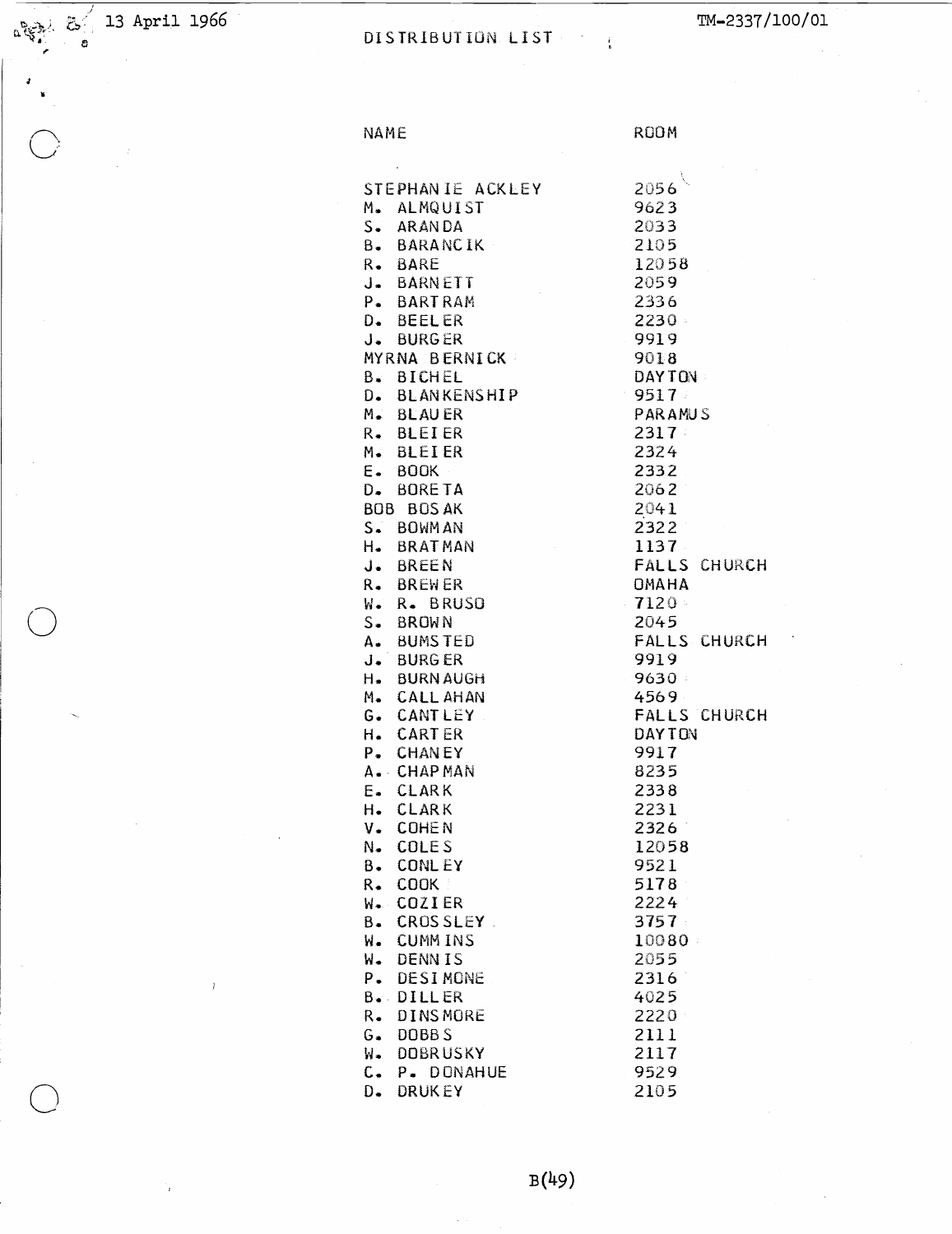**ROOM** 

NAME

|                 | <b>K. MCCONLOGUE</b>                        |
|-----------------|---------------------------------------------|
|                 | <b>K. MCCONLUGUE</b><br>ROSALIND MCCRAKEN   |
|                 |                                             |
|                 | J. MCDONALD                                 |
|                 | P. MCISAAC                                  |
|                 | <b>B. MOORE</b>                             |
|                 | <b>N. MOORE</b>                             |
|                 | C. MOSMANN                                  |
|                 | E. MYER (51)                                |
|                 |                                             |
|                 | E. NEWLANDS                                 |
|                 |                                             |
|                 | M. O'CONNOR                                 |
|                 | L. PAGE                                     |
|                 | F. PALMER                                   |
|                 | S. PERLMAN                                  |
|                 | D. PERRY                                    |
| M.              | <b>PERSTEIN</b>                             |
| $\mathbf{J}$ .  | PÉTERKA                                     |
| R.              | PETERSON                                    |
| $\frac{1}{2}$ . | $\mathcal{R}_{\text{max}}$ .                |
|                 | F. POAGE                                    |
|                 |                                             |
|                 | J. B. PORGES                                |
| в.              | <b>REYNOLDS</b>                             |
|                 | J. REYNOLDS                                 |
|                 | D. RICHMOND                                 |
| $J_{\bullet}$   | <b>ROSE NBAUM</b>                           |
| T.              | <b>ROWAN</b>                                |
| N.              | SAND IN                                     |
|                 | D. SAVITT                                   |
|                 | M. SCHAEFER                                 |
|                 | R. SCHAUB                                   |
|                 | J. SCHEID                                   |
|                 |                                             |
|                 | W. SCHOENE                                  |
|                 | V. SCHORRE                                  |
| $J_{\bullet}$   | I. SCHWARTZ<br>J. I. SCHWAR<br>J. SCROGGINS |
|                 |                                             |
|                 | S. SHAFFER                                  |
|                 | S. SHAP IRU                                 |
|                 | MARY ANN SHAW                               |
| $H_{\bullet}$   | <b>SILBERMAN</b>                            |
|                 | <b>B. SIMMONS</b>                           |
| A.              | <b>SKRUKRUD</b>                             |
| J.              | <b>SLAYBAUGH</b>                            |
| J.              | SMITH                                       |
| Ġ.              | S. STANTON (10)                             |
|                 |                                             |
| R.              | H. STEARNS                                  |
| T.              | <b>STEEL</b>                                |
| E.              | <b>STEFFERUD</b>                            |
| F.              | <b>STEO</b>                                 |
| R.              | <b>H. STERNECK</b>                          |
| K.              | THET ING                                    |
| R.              | <b>TOTS CHEK</b>                            |
| A.              | <b>TSCHEKALOFF</b>                          |
| V.              | R. UNRUH                                    |
|                 | <b>A. VORHAUS</b>                           |
|                 |                                             |
|                 |                                             |

 $f(112)$